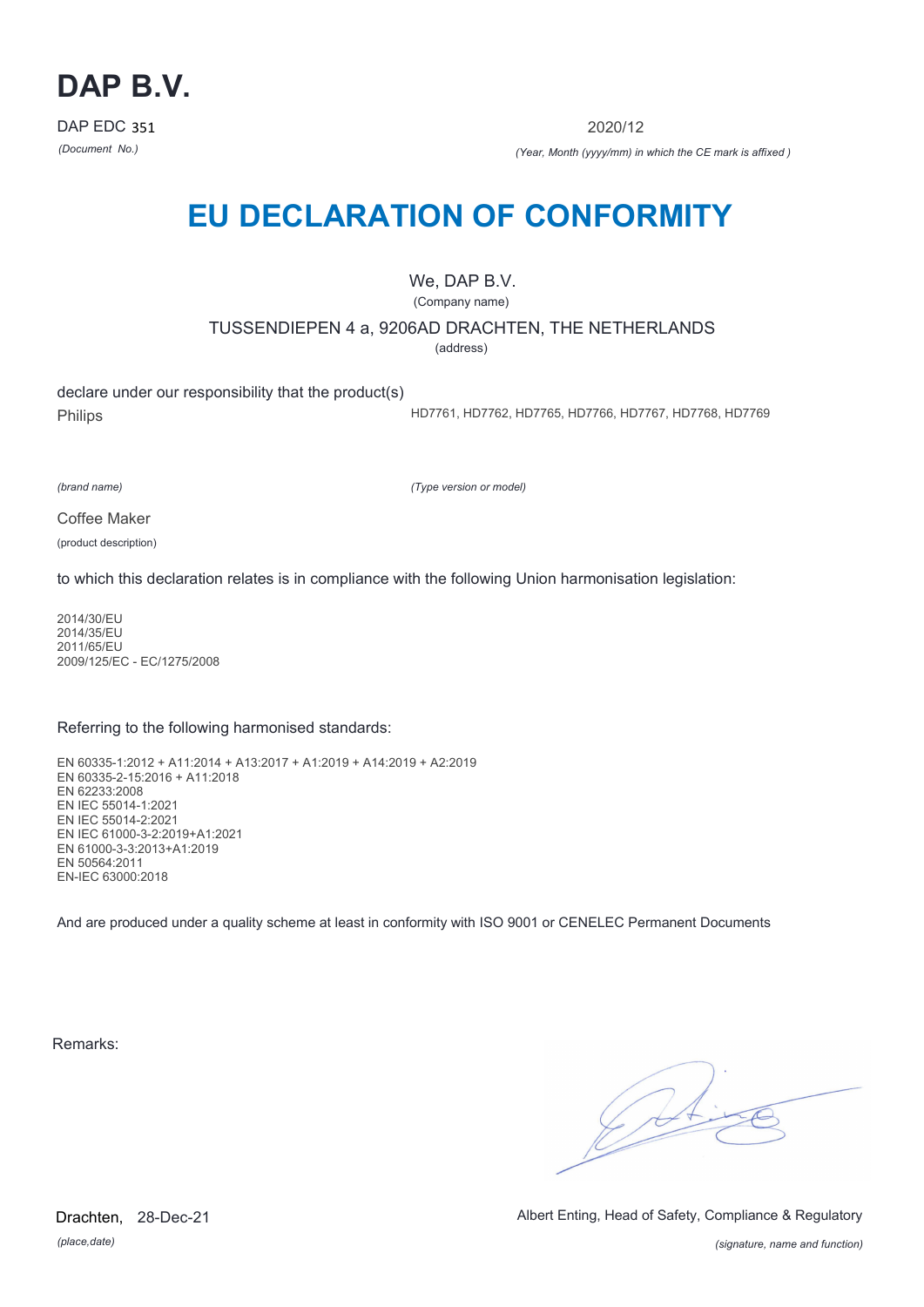

2020/12

*(Document No. /Bericht Nr. ) (Year, Month (yyyy/mm) in which the CE mark is affixed /Jahr der CE Zeichenerteilung )*

# **EU DECLARATION OF CONFORMITY**

(EG - Konformitätserklärung)

## We, DAP B.V.

(Company name / Name) TUSSENDIEPEN 4 a, 9206AD DRACHTEN, THE NETHERLANDS (address / Anschrift)

declare under our responsibility that the product(s) HD7761, HD7762, HD7765, HD7766, HD7767, HD7768, HD7769 erklären als Verantwortliche, daß folgende(s) elektrische(n) Produkt(e)

Philips

*(brand name, Markenname)*

*(Type version or model, Typenbezeichnung oder Modell )*

Coffee Maker (product description, Produktbezeichnung)

to which this declaration relates is in compliance with the following Union harmonisation legislation:

(auf die sich diese Konformitätserklärung bezieht, allen nachstehenden harmonisierten Normen der Union entspricht:)

2014/30/EU 2014/35/EU 2011/65/EU 2009/125/EC - EC/1275/2008

### Referring to the following harmonised standards:

(Bezugnahme auf die folgenden harmonisierten Normen:)

EN 60335-1:2012 + A11:2014 + A13:2017 + A1:2019 + A14:2019 + A2:2019 EN 60335-2-15:2016 + A11:2018 EN 62233:2008 EN IEC 55014-1:2021 EN IEC 55014-2:2021 EN IEC 61000-3-2:2019+A1:2021 EN 61000-3-3:2013+A1:2019 EN 50564:2011 EN-IEC 63000:2018

And are produced under a quality scheme at least in conformity with ISO 9001 or CENELEC Permanent Documents (und die gemäß eines Qualitätsystems produziert werden, dass mindestens der ISO 9001 oder CENELEC Permanent Documents entspricht)

Remarks: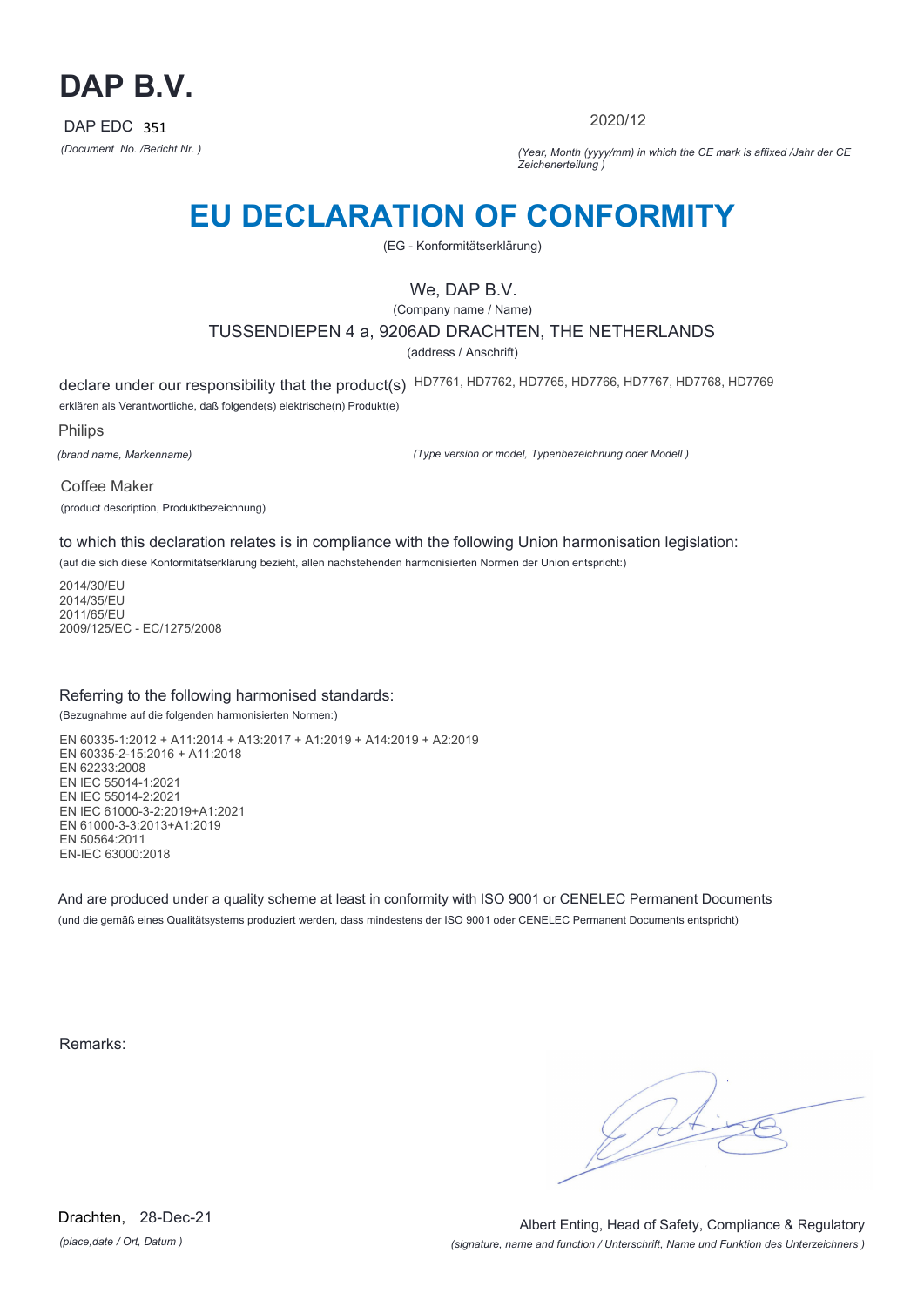

2020/12

*(Document No. / Numéro du document) (Year, Month (yyyy/mm) in which the CE mark is affixed / Année/mois (aaaa/mm) au cours de laquelle le marquage CE a été apposé)*

# **EU DECLARATION OF CONFORMITY**

(DECLARATION DE CONFORMITE CE)

## We, DAP B.V.

(Company name / Nom de l'entreprise)

TUSSENDIEPEN 4 a, 9206AD DRACHTEN, THE NETHERLANDS

(address / adresse)

declare under our responsibility that the product(s) HD7761, HD7762, HD7765, HD7766, HD7767, HD7768, HD7769 (déclarons sous notre propre responsabilité que le(s) produit(s))

Philips

*(brand name, nom de la marque)*

*(Type version or model, référence ou modèle)*

Coffee Maker (product description, description du produit)

to which this declaration relates is in compliance with the following Union harmonisation legislation: (auquel cette déclaration se rapporte, est conforme à la législation d'harmonisation de l'Union suivante :)

2014/30/EU 2014/35/EU 2011/65/EU 2009/125/EC - EC/1275/2008

### Referring to the following harmonised standards:

(Et fait référence aux normes harmonisées suivantes :)

EN 60335-1:2012 + A11:2014 + A13:2017 + A1:2019 + A14:2019 + A2:2019 EN 60335-2-15:2016 + A11:2018 EN 62233:2008 EN IEC 55014-1:2021 EN IEC 55014-2:2021 EN IEC 61000-3-2:2019+A1:2021 EN 61000-3-3:2013+A1:2019 EN 50564:2011 EN-IEC 63000:2018

And are produced under a quality scheme at least in conformity with ISO 9001 or CENELEC Permanent Documents (Et sont fabriqués conformément à une qualité au moins conforme à la norme ISO 9001 ou aux Documents Permanents CENELEC)

Remarks:

*(place,date / lieu, date)* Drachten, 28-Dec-21

*(signature, name and function / signature, nom et fonction)* Albert Enting, Head of Safety, Compliance & Regulatory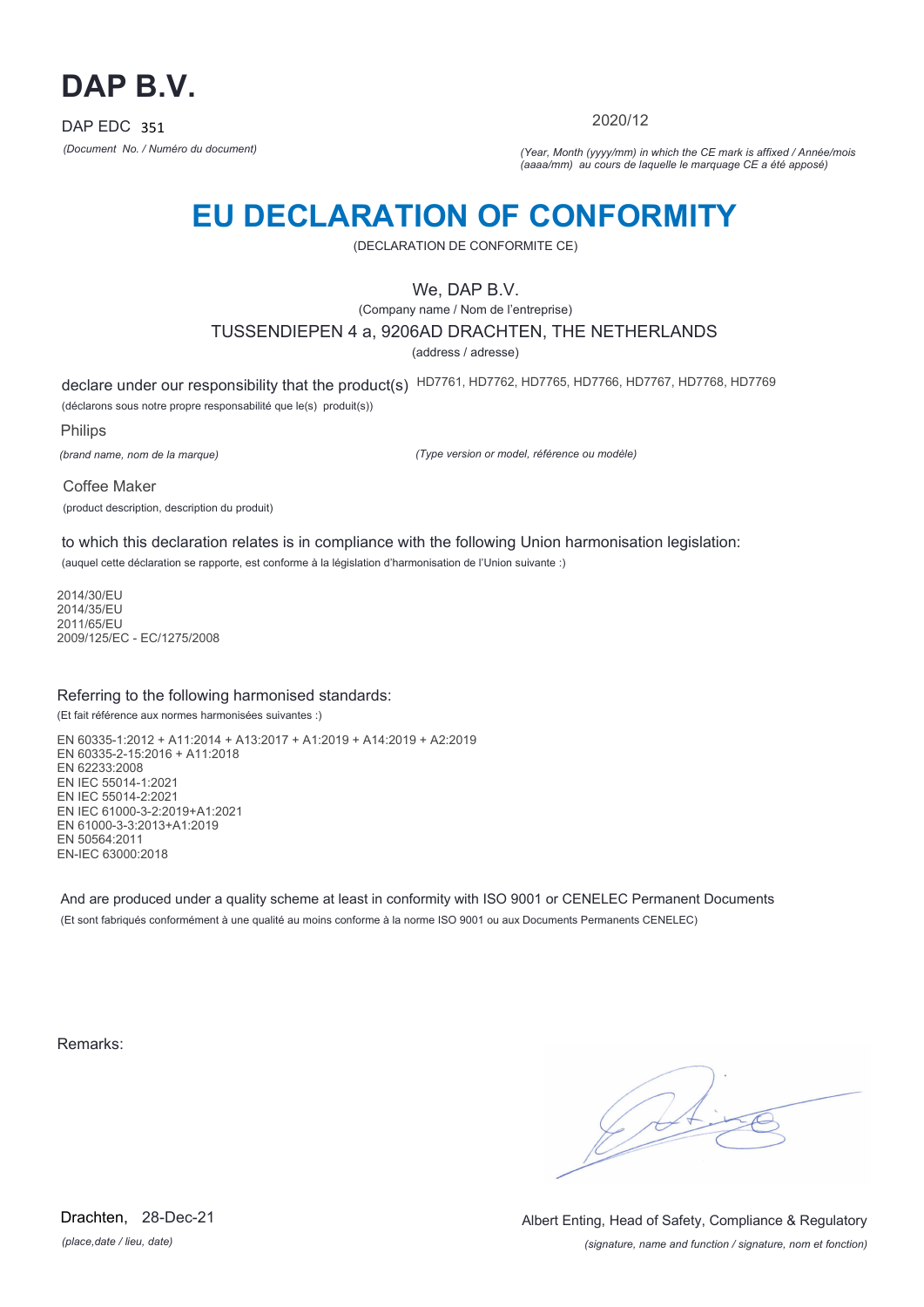

2020/12

*(Document No. / Documentnummer) (Year, Month (yyyy/mm) in which the CE mark is affixed / Jaar, maand waarin de CE markering is uitgegeven)*

# **EU DECLARATION OF CONFORMITY**

(Europeese Conformiteitsverklaring)

## We, DAP B.V.

(Company name / Bedrijfsnaam)

### TUSSENDIEPEN 4 a, 9206AD DRACHTEN, THE NETHERLANDS

(address / adres)

declare under our responsibility that the product(s) HD7761, HD7762, HD7765, HD7766, HD7767, HD7768, HD7769 (verklaren dat onder onze verantwoordelijkheid de product(en))

Philips

*(brand name, merknaam)*

*(Type version or model, typenummer of model)*

Coffee Maker (product description, productbeschrijving)

to which this declaration relates is in compliance with the following Union harmonisation legislation:

(waarop deze verklaring betrekking heeft in overeenstemming is met de volgende harmonisatiewetten van de Europese Unie:)

2014/30/EU 2014/35/EU 2011/65/EU 2009/125/EC - EC/1275/2008

### Referring to the following harmonised standards:

(Onder verwijzing naar de volgende geharmoniseerde normen:)

EN 60335-1:2012 + A11:2014 + A13:2017 + A1:2019 + A14:2019 + A2:2019 EN 60335-2-15:2016 + A11:2018 EN 62233:2008 EN IEC 55014-1:2021 EN IEC 55014-2:2021 EN IEC 61000-3-2:2019+A1:2021 EN 61000-3-3:2013+A1:2019 EN 50564:2011 EN-IEC 63000:2018

And are produced under a quality scheme at least in conformity with ISO 9001 or CENELEC Permanent Documents (En worden geproduceerd volgens een kwaliteitsprogramma wat minimaal overeenkomt met ISO9001 of de CENELEC permanente documenten)

Remarks:

 $\sqrt{11}$ 

*(place,date / plaats, datum)* Drachten, 28-Dec-21 Albert Enting, Head of Safety, Compliance & Regulatory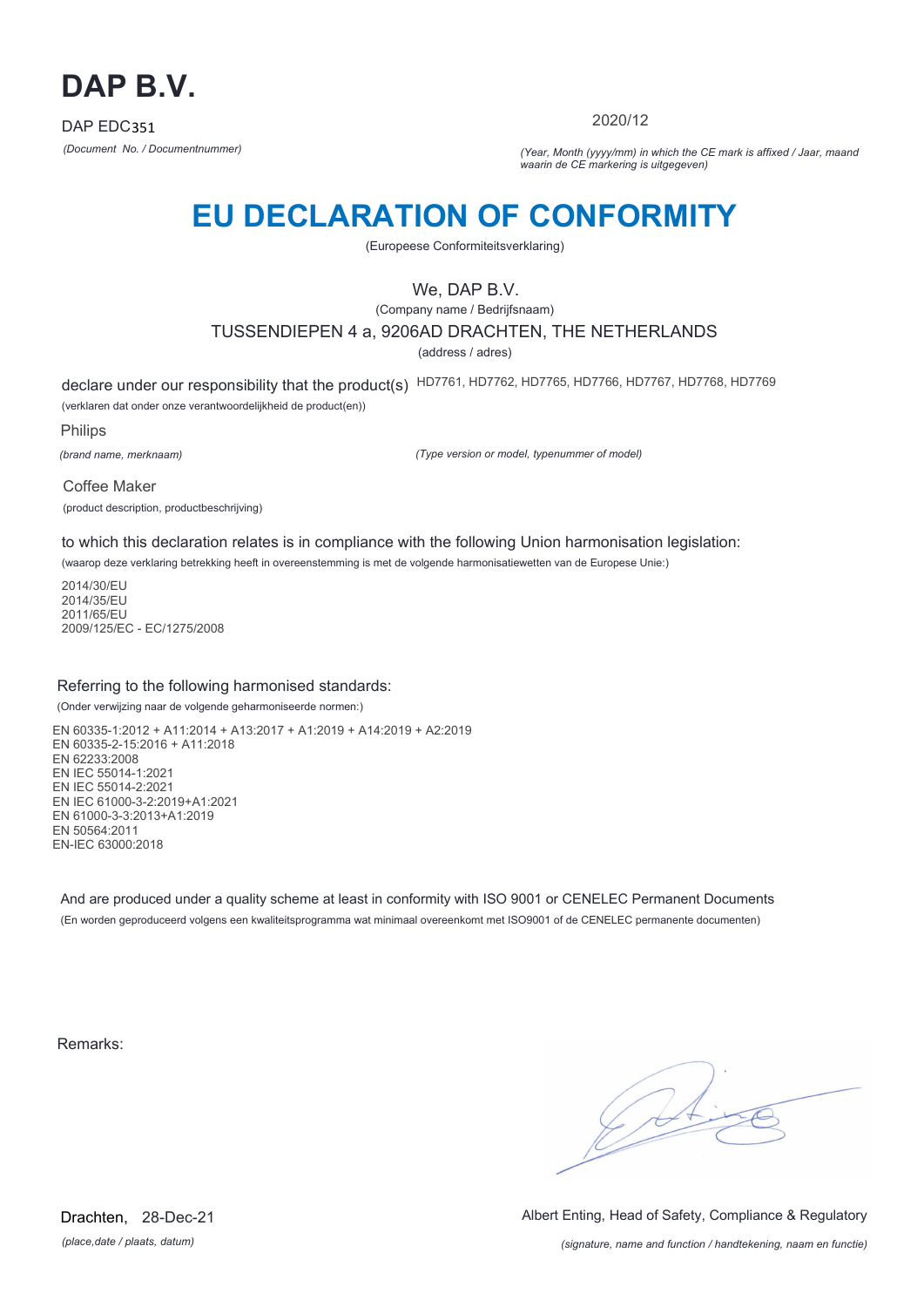

2020/12

*(Document No. / Číslo zprávy) (Year, Month (yyyy/mm) in which the CE mark is affixed / Rok udělění známky CE)*

# **EU DECLARATION OF CONFORMITY**

(Prohlášení o shodě v EU)

## We, DAP B.V.

(Company name / Jméno) TUSSENDIEPEN 4 a, 9206AD DRACHTEN, THE NETHERLANDS

(address / adresa)

declare under our responsibility that the product(s) HD7761, HD7762, HD7765, HD7766, HD7767, HD7768, HD7769 (Prohlašujeme na svou odpovědnost, že elektrický výrobek)

Philips

*(brand name, značka)*

*(Type version or model, Typ verze nebo model)*

Coffee Maker (product description, popis výrobku)

to which this declaration relates is in compliance with the following Union harmonisation legislation:

(ke kterému se toto prohlášení vztahuje, je v souladu s následujícími harmonizačními právními předpisy EU:)

2014/30/EU 2014/35/EU 2011/65/EU 2009/125/EC - EC/1275/2008

### Referring to the following harmonised standards:

(Odkazující na následovné harmonizované normy:)

EN 60335-1:2012 + A11:2014 + A13:2017 + A1:2019 + A14:2019 + A2:2019 EN 60335-2-15:2016 + A11:2018 EN 62233:2008 EN IEC 55014-1:2021 EN IEC 55014-2:2021 EN IEC 61000-3-2:2019+A1:2021 EN 61000-3-3:2013+A1:2019 EN 50564:2011 EN-IEC 63000:2018

And are produced under a quality scheme at least in conformity with ISO 9001 or CENELEC Permanent Documents (A jsou vyráběny v systému řízení kvality minimálně ve shodě s ISO 9001 nebo)

Remarks:

 $\sqrt{1}$ 

*(place,date / místo, datum)* Drachten, 28-Dec-21

*(signature, name and function / podpis, jméno a funkce)* Albert Enting, Head of Safety, Compliance & Regulatory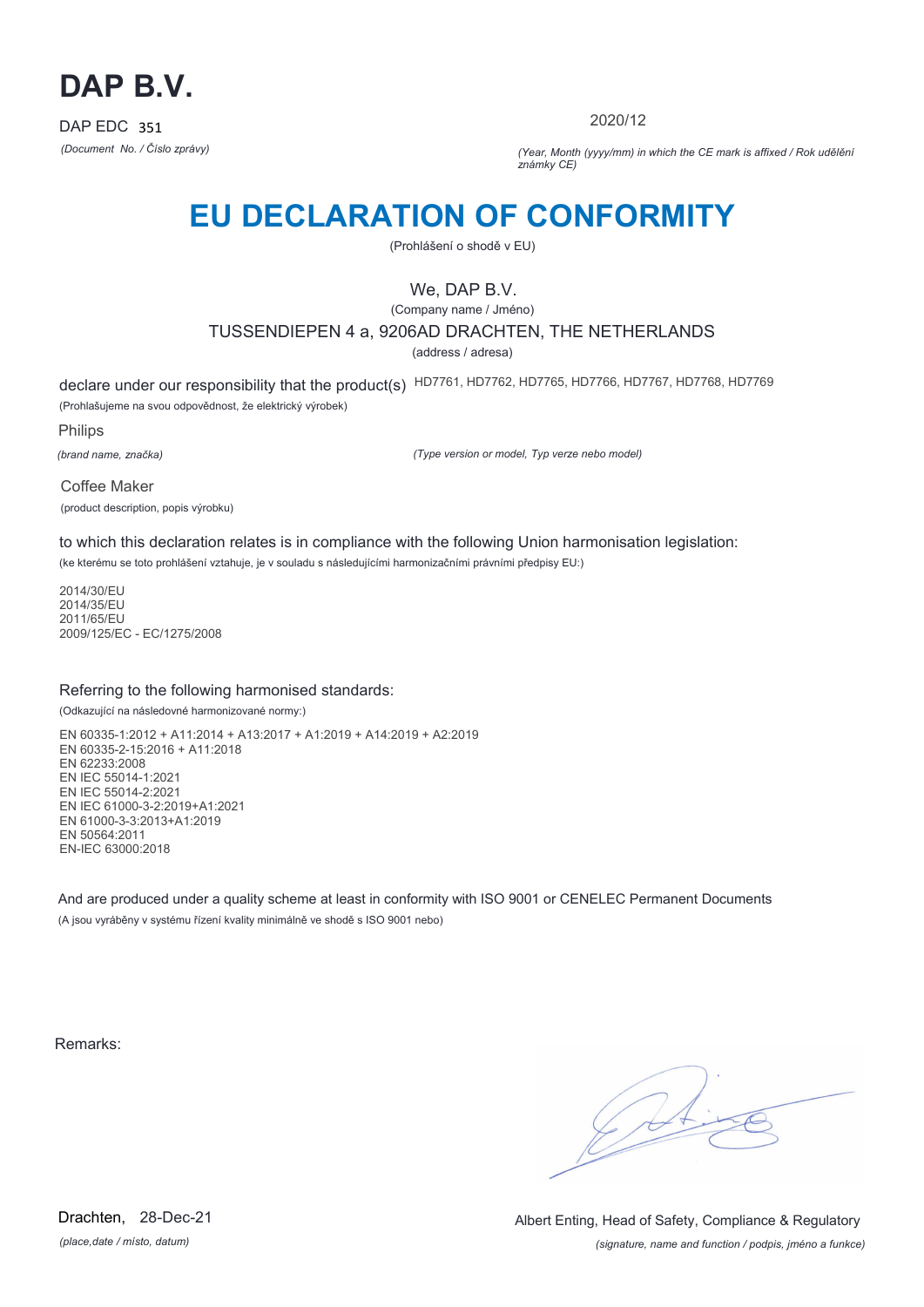

2020/12

*(Document No. / Rapportnummer) (Year, Month (yyyy/mm) in which the CE mark is affixed / Årstal for påhæftning af CE-mærkningen)*

# **EU DECLARATION OF CONFORMITY**

(EU KONFORMITETSERKLÆRING)

## We, DAP B.V.

(Company name / Virksomhedens navn)

## TUSSENDIEPEN 4 a, 9206AD DRACHTEN, THE NETHERLANDS

(address / adresse)

declare under our responsibility that the product(s) HD7761, HD7762, HD7765, HD7766, HD7767, HD7768, HD7769 (Erklærer i henhold til vores ansvar, at de(t) elektriske produkt(er))

Philips

*(brand name, navn på varemærke)*

*(Type version or model, type eller model)*

Coffee Maker (product description, produktbeskrivelse)

to which this declaration relates is in compliance with the following Union harmonisation legislation:

(til hvilke(t) denne erklæring relaterer sig, er i overensstemmelse med følgende EUharmoniseringslovgivning:)

2014/30/EU 2014/35/EU 2011/65/EU 2009/125/EC - EC/1275/2008

### Referring to the following harmonised standards:

(Med reference til følgende harmoniserede standarder:)

EN 60335-1:2012 + A11:2014 + A13:2017 + A1:2019 + A14:2019 + A2:2019 EN 60335-2-15:2016 + A11:2018 EN 62233:2008 EN IEC 55014-1:2021 EN IEC 55014-2:2021 EN IEC 61000-3-2:2019+A1:2021 EN 61000-3-3:2013+A1:2019 EN 50564:2011 EN-IEC 63000:2018

And are produced under a quality scheme at least in conformity with ISO 9001 or CENELEC Permanent Documents (Og er produceret i en kvalitet, der, som minimum, opfylder kravene i ISO 9001-standarden eller CENELEC's permanente dokumenter)

Remarks:

 $\sqrt{11}$ 

*(place,date / sted, dato)* Drachten, 28-Dec-21

*(signature, name and function / Signatur, navn og titel)* Albert Enting, Head of Safety, Compliance & Regulatory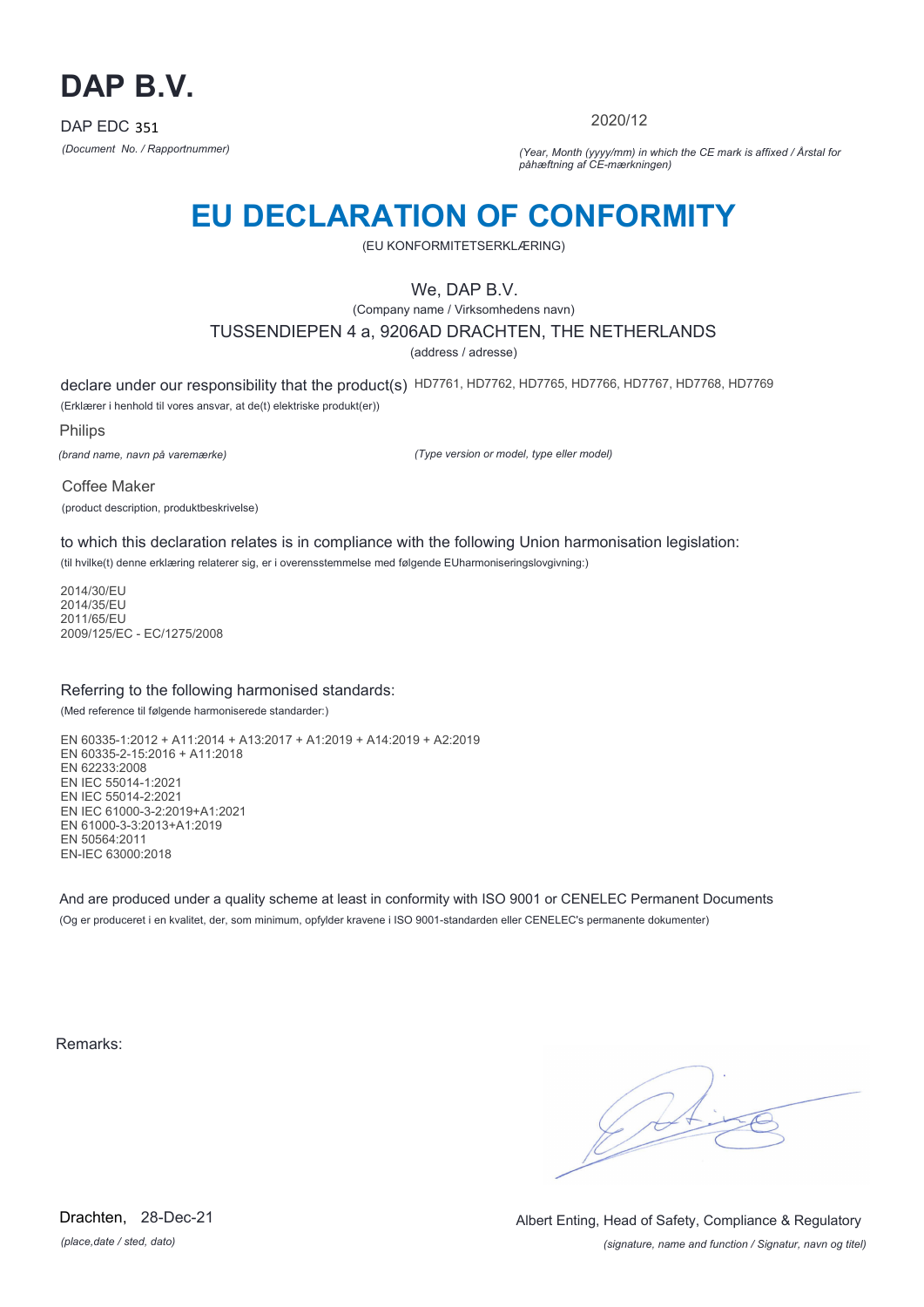

2020/12

*(Document No. / Documento nº.) (Year, Month (yyyy/mm) in which the CE mark is affixed / Año en el que se incluye el marcado CE))*

## **EU DECLARATION OF CONFORMITY**

(EU DECLARACIÓN CE DE CONFORMIDAD)

## We, DAP B.V.

(Company name / Nombre compaña )

### TUSSENDIEPEN 4 a, 9206AD DRACHTEN, THE NETHERLANDS

(address / dirección )

declare under our responsibility that the product(s): (Declaramos bajo nuestra propia responsabilidad que el (los) producto(s): HD7761, HD7762, HD7765, HD7766, HD7767, HD7768, HD7769

Philips

*(brand name, nombre de la marca)*

*(Type version or model, Referencia o modelo)*

Coffee Maker

(product description, descripción del producto )

to which this declaration relates is in compliance with the following Union harmonisation legislation:

(al que hace referencia esta declaración cumple la siguiente legislación sobre armonización de la Unión:)

2014/30/EU 2014/35/EU 2011/65/EU 2009/125/EC - EC/1275/2008

### Referring to the following harmonised standards:

(En referencia a las siguientes normas armonizadas:)

EN 60335-1:2012 + A11:2014 + A13:2017 + A1:2019 + A14:2019 + A2:2019 EN 60335-2-15:2016 + A11:2018 EN 62233:2008 EN IEC 55014-1:2021 EN IEC 55014-2:2021 EN IEC 61000-3-2:2019+A1:2021 EN 61000-3-3:2013+A1:2019 EN 50564:2011 EN-IEC 63000:2018

And are produced under a quality scheme at least in conformity with ISO 9001 or CENELEC Permanent Documents (Y se fabrican conforme a una calidad al menos conforme a la norma ISO 9001 o a los Documentos Permanentes CENELEC)

Remarks:

*(place,date / lugar, fecha)* Drachten, 28-Dec-21

*(signature, name and function / firma, nombre y cargo )* Albert Enting, Head of Safety, Compliance & Regulatory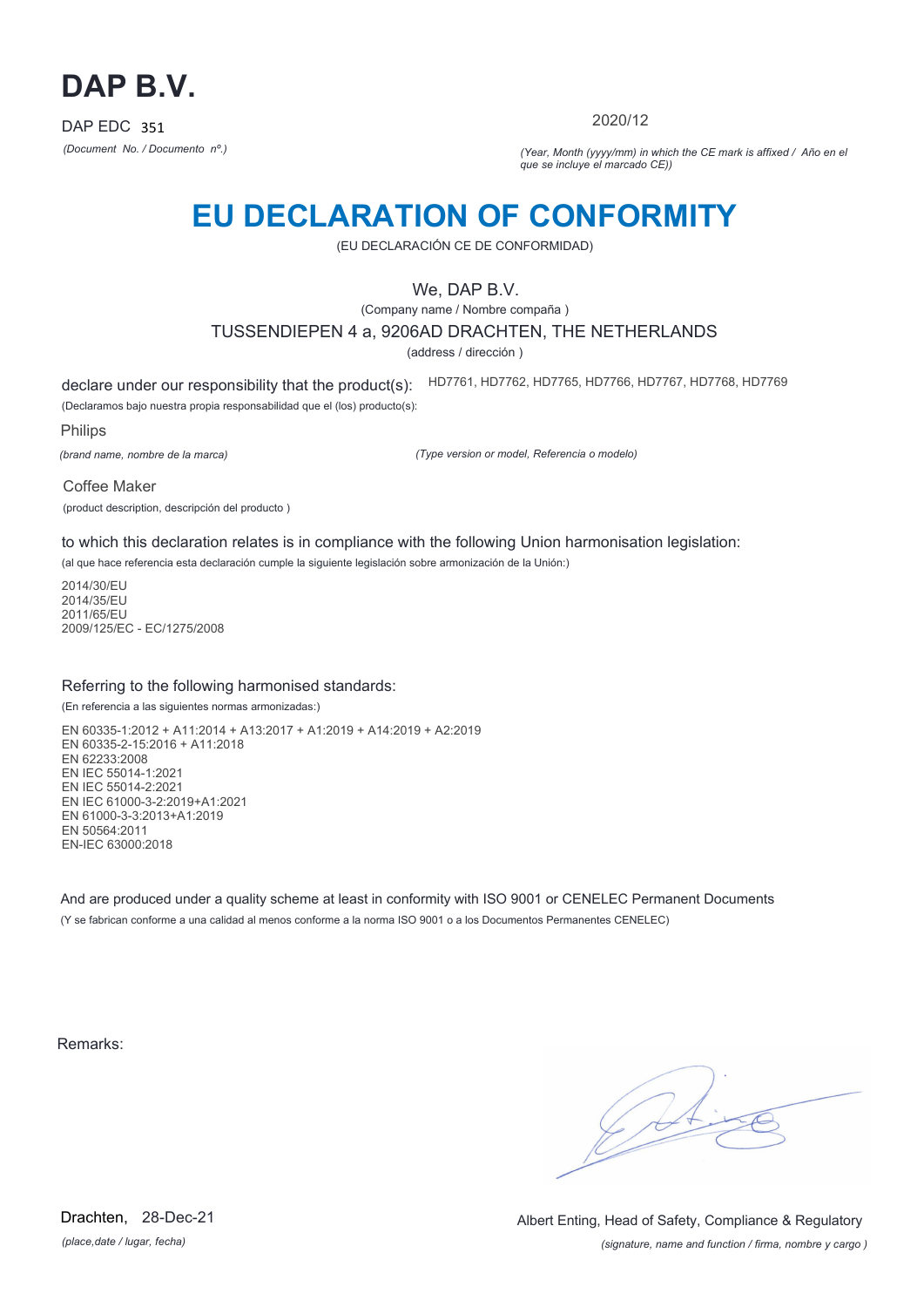

2020/12

*(Document No. / Raportti nr.) (Year, Month (yyyy/mm) in which the CE mark is affixed / CE merkinnän myöntämisvuosi)*

# **EU DECLARATION OF CONFORMITY**

(Vaatimustenmukaisuusvakuutus)

## We, DAP B.V.

(Company name / Nimi)

TUSSENDIEPEN 4 a, 9206AD DRACHTEN, THE NETHERLANDS

(address / Osoite)

declare under our responsibility that the product(s) HD7761, HD7762, HD7765, HD7766, HD7767, HD7768, HD7769 (Ilmoitus seuraavista vastuullamme olevista sähkötuotteista:)

Philips

*(brand name, Brändinimi)*

*(Type version or model, Tyypi, versio tai malli)*

Coffee Maker (product description, Tuotekuvaus)

to which this declaration relates is in compliance with the following Union harmonisation legislation:

(Tämä vakuutus on yhdenmukainen seuraavan Euroopan unionin yhdenmukaistamislainsäädännön kanssa:)

2014/30/EU 2014/35/EU 2011/65/EU 2009/125/EC - EC/1275/2008

### Referring to the following harmonised standards:

(Viitaten seuraaviin yhdenmukaistettuihin standardeihin:)

EN 60335-1:2012 + A11:2014 + A13:2017 + A1:2019 + A14:2019 + A2:2019 EN 60335-2-15:2016 + A11:2018 EN 62233:2008 EN IEC 55014-1:2021 EN IEC 55014-2:2021 EN IEC 61000-3-2:2019+A1:2021 EN 61000-3-3:2013+A1:2019 EN 50564:2011 EN-IEC 63000:2018

And are produced under a quality scheme at least in conformity with ISO 9001 or CENELEC Permanent Documents (Ja on tuotettu seuraavien laatujärjestelmien mukaisesti : ISO 9001 ja CENELEC asiakirjat)

Remarks:

 $\sqrt{4}$ 

*(place,date / paikka, päiväys)* Drachten, 28-Dec-21

*(signature, name and function / Allekirjoitus, nimi ja asema)* Albert Enting, Head of Safety, Compliance & Regulatory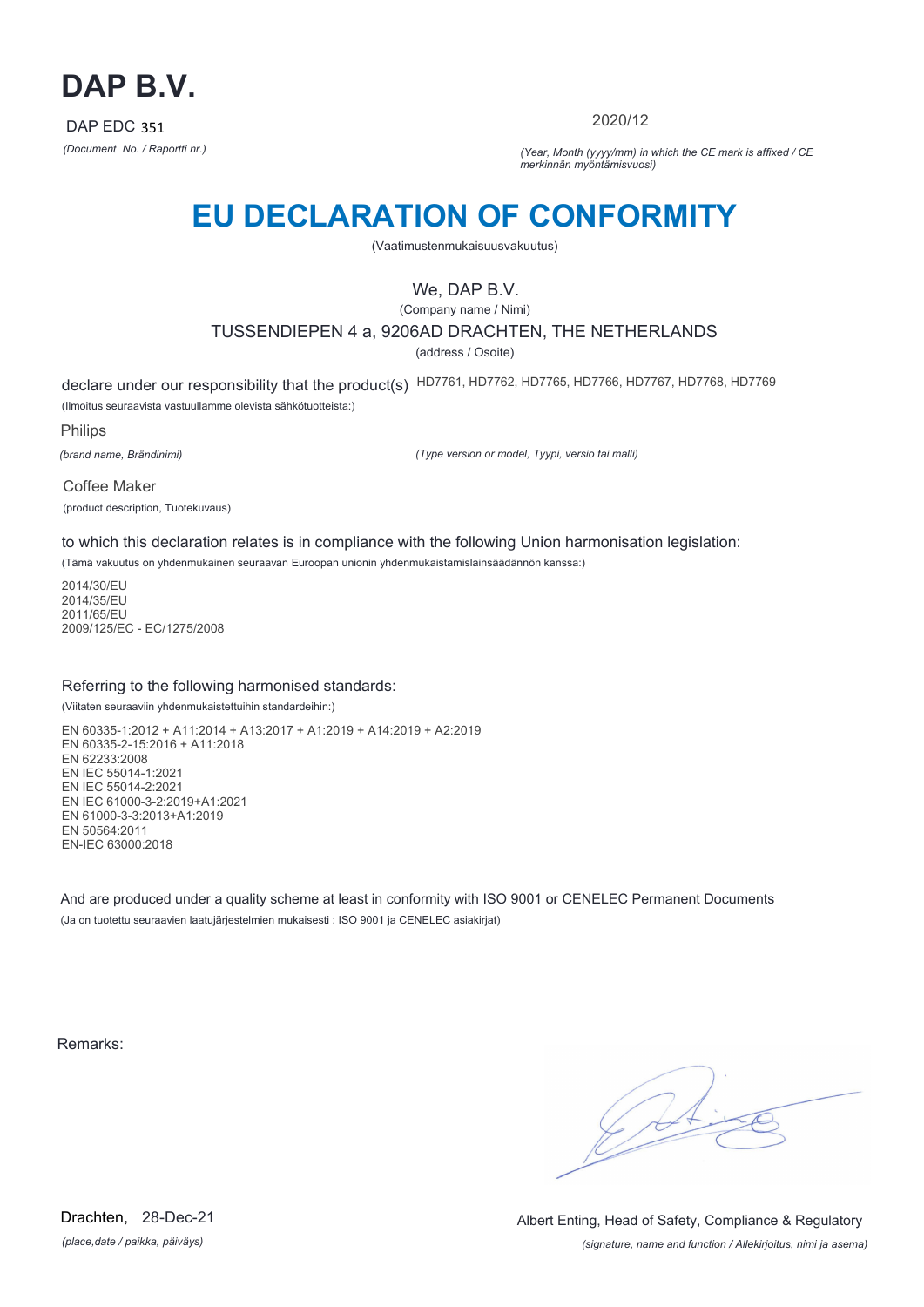

2020/12

HD7761, HD7762, HD7765, HD7766, HD7767, HD7768, HD7769

*(Document No. / Jelentés száma) (Year, Month (yyyy/mm) in which the CE mark is affixed / A CE jelzés feltüntetésének éve)*

# **EU DECLARATION OF CONFORMITY**

(EC MEGFELELŐSÉGI NYILATKOZAT)

## We, DAP B.V.

(Company name / Név)

TUSSENDIEPEN 4 a, 9206AD DRACHTEN, THE NETHERLANDS

(address / cím)

declare under our responsibility that the product(s)

(Felelőssége tudatában nyilatkozik, hogy az alábbi elektronikai termék(ek))

Philips

*(brand name, márkanév)*

*(Type version or model, Típusváltozat vagy modell)*

Coffee Maker

(product description, termék megnevezése)

to which this declaration relates is in compliance with the following Union harmonisation legislation:

(amelyre ez nyilatkozat vonatkozik, megfelel a következő uniós harmonizációs jogszabályoknak:)

2014/30/EU 2014/35/EU 2011/65/EU 2009/125/EC - EC/1275/2008

### Referring to the following harmonised standards:

(Hivatkozva a következő harmonizált szabványokra:)

EN 60335-1:2012 + A11:2014 + A13:2017 + A1:2019 + A14:2019 + A2:2019 EN 60335-2-15:2016 + A11:2018 EN 62233:2008 EN IEC 55014-1:2021 EN IEC 55014-2:2021 EN IEC 61000-3-2:2019+A1:2021 EN 61000-3-3:2013+A1:2019 EN 50564:2011 EN-IEC 63000:2018

And are produced under a quality scheme at least in conformity with ISO 9001 or CENELEC Permanent Documents (legalább az ISO 9001-nek megfelelően vagy)

Remarks:

 $\sqrt{4}$ 

*(place,date / hely, dátum)* Drachten, 28-Dec-21

*(signature, name and function / aláírás, név és beosztás)* Albert Enting, Head of Safety, Compliance & Regulatory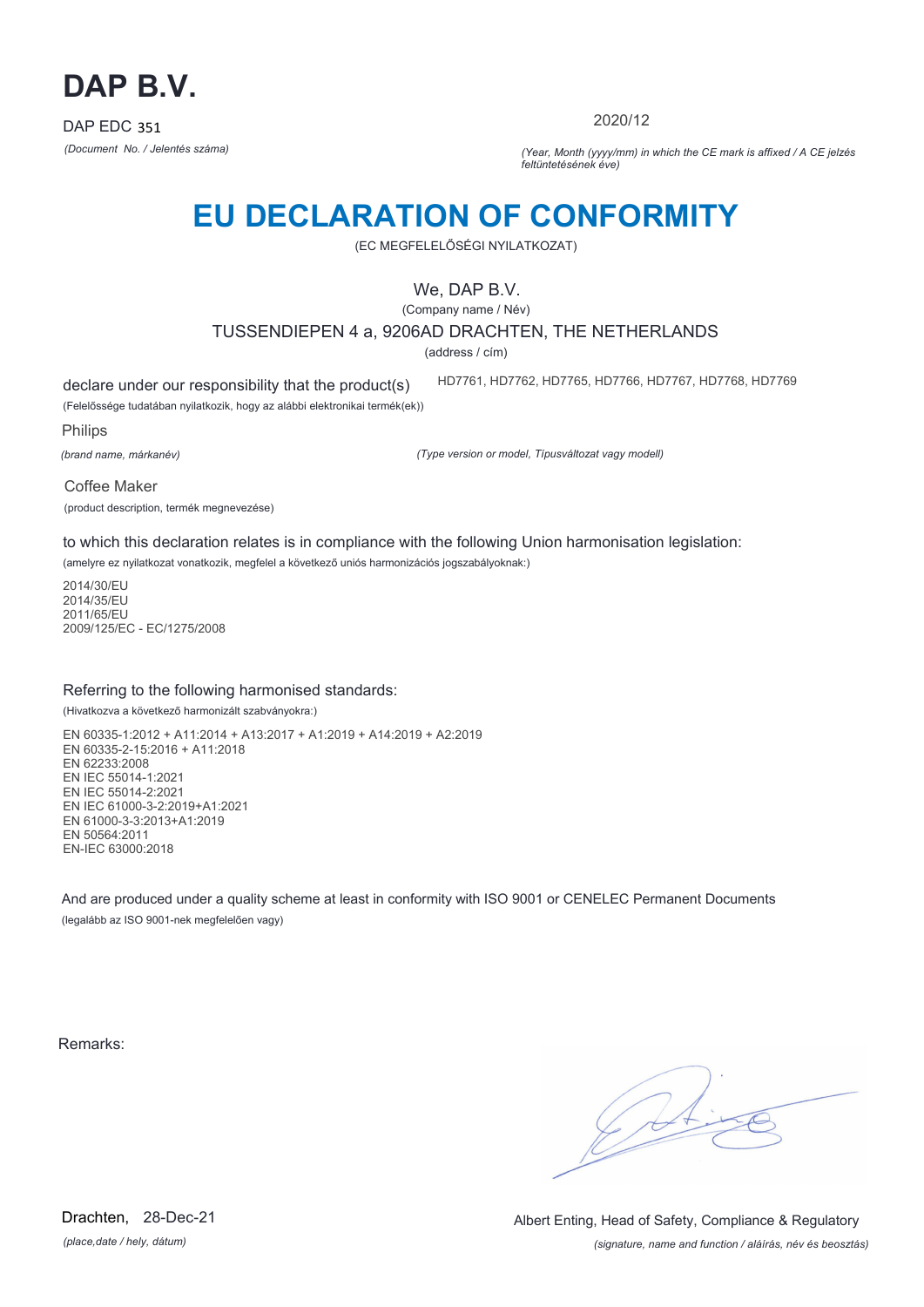

2020/12

*(Document No. / Report Numero ) (Year, Month (yyyy/mm) in which the CE mark is affixed / Anno di apposizione della marcatura CE)*

## **EU DECLARATION OF CONFORMITY**

(DICHIARAZIONE DI CONFORMITA' CE )

## We, DAP B.V.

(Company name / denominazione sociale)

### TUSSENDIEPEN 4 a, 9206AD DRACHTEN, THE NETHERLANDS

(address / sede)

declare under our responsibility that the product(s) HD7761, HD7762, HD7765, HD7766, HD7767, HD7768, HD7769

(dichiara sotto la propria responsabilità che il /i Prodotto /i elettrico/i)

Philips

*(brand name, marchio)*

*(Type version or model, modello o versione )*

Coffee Maker

(product description, descrizione del prodotto)

to which this declaration relates is in compliance with the following Union harmonisation legislation:

(al quale la presente dichiarazione si riferisce è conforme alla seguente normativa di armonizzazione dell'Unione:

2014/30/EU 2014/35/EU 2011/65/EU 2009/125/EC - EC/1275/2008

### Referring to the following harmonised standards:

(In riferimento alle seguenti norme tecniche armonizzate:)

EN 60335-1:2012 + A11:2014 + A13:2017 + A1:2019 + A14:2019 + A2:2019 EN 60335-2-15:2016 + A11:2018 EN 62233:2008 EN IEC 55014-1:2021 EN IEC 55014-2:2021 EN IEC 61000-3-2:2019+A1:2021 EN 61000-3-3:2013+A1:2019 EN 50564:2011 EN-IEC 63000:2018

And are produced under a quality scheme at least in conformity with ISO 9001 or CENELEC Permanent Documents (e i processi produttivi seguono un sistema qualità conforme almeno alla norma ISO 9001 o ai documenti permanenti CENELEC)

Remarks:

 $\sqrt{14}$ 

*(place,date / luogo e data)* Drachten, 28-Dec-21

*(signature, name and function / firma , nome e funzione)* Albert Enting, Head of Safety, Compliance & Regulatory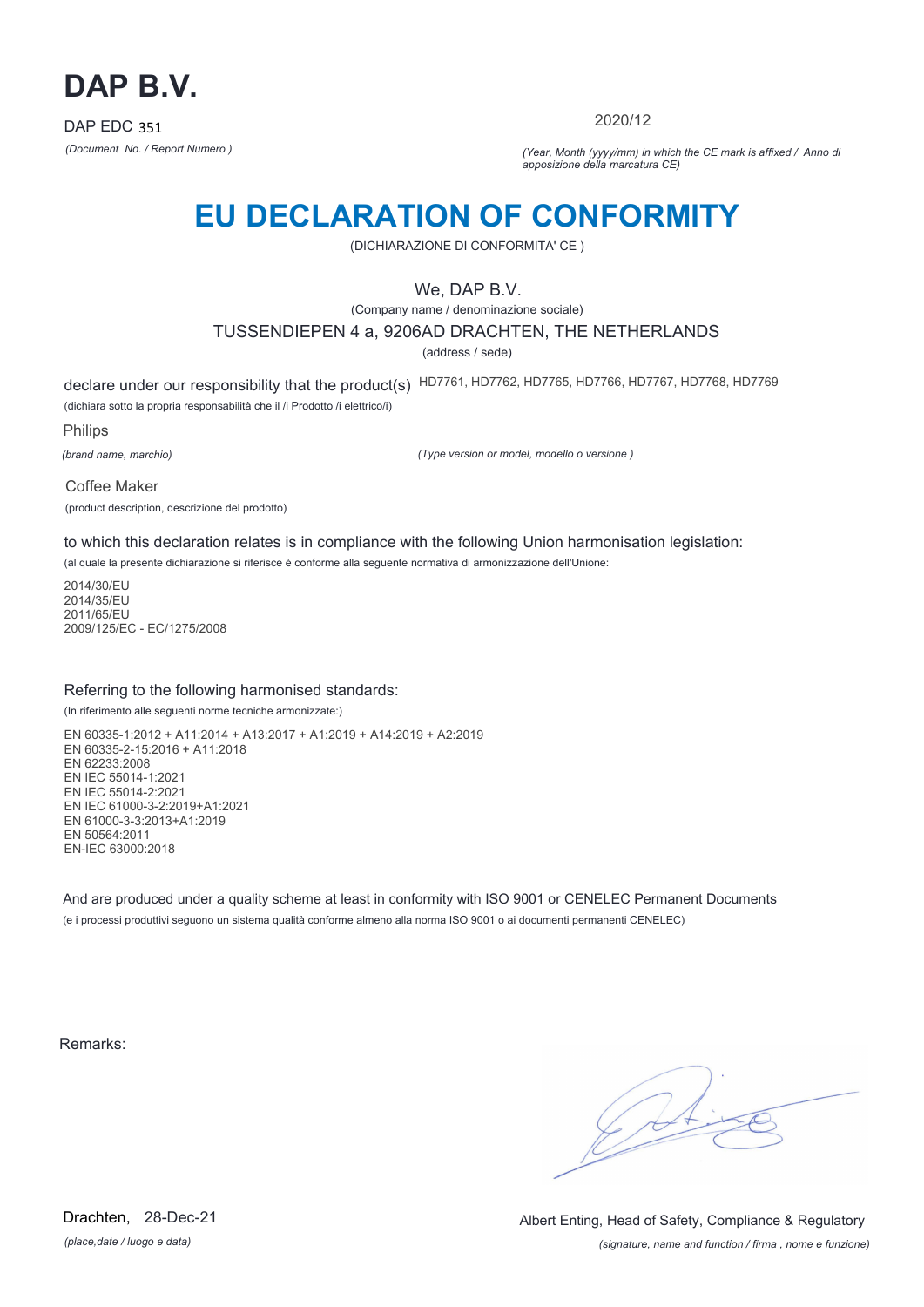

2020/12

*(Document No. / Pranešimo Nr.) (Year, Month (yyyy/mm) in which the CE mark is affixed / Metai, kada CE patvirtino)*

## **EU DECLARATION OF CONFORMITY**

(EC ATITIKTIES DEKLARACIJA)

## We, DAP B.V.

(Company name / Pavadinimas)

TUSSENDIEPEN 4 a, 9206AD DRACHTEN, THE NETHERLANDS

(address / adresas)

declare under our responsibility that the product(s) HD7761, HD7762, HD7765, HD7766, HD7767, HD7768, HD7769 (Deklaruojame, kad elektronikos gaminys (-iai):)

Philips

*(brand name, firmos ženklo pavadinimas )*

*(Type version or model, Tipas arba modelis)*

Coffee Maker

(product description, gaminio aprašymas)

to which this declaration relates is in compliance with the following Union harmonisation legislation:

(šiai deklaracijai, sutinkamai su toliau nurodytais jungtiniais harmonizacijos reglamentais:)

2014/30/EU 2014/35/EU 2011/65/EU 2009/125/EC - EC/1275/2008

### Referring to the following harmonised standards:

(Sutinkamai su šiais harmonizuotais standartais:)

EN 60335-1:2012 + A11:2014 + A13:2017 + A1:2019 + A14:2019 + A2:2019 EN 60335-2-15:2016 + A11:2018 EN 62233:2008 EN IEC 55014-1:2021 EN IEC 55014-2:2021 EN IEC 61000-3-2:2019+A1:2021 EN 61000-3-3:2013+A1:2019 EN 50564:2011 EN-IEC 63000:2018

And are produced under a quality scheme at least in conformity with ISO 9001 or CENELEC Permanent Documents (Pagaminta atitinkant visus kokybės reikalavimus pagal ISO 9001 ar CENELEC nuolatinius dokumentus)

Remarks:

 $\sqrt{1}$ 

*(place,date / vieta, data)* Drachten, 28-Dec-21

*(signature, name and function / parašas, vardas, pavardė ir pareigos)* Albert Enting, Head of Safety, Compliance & Regulatory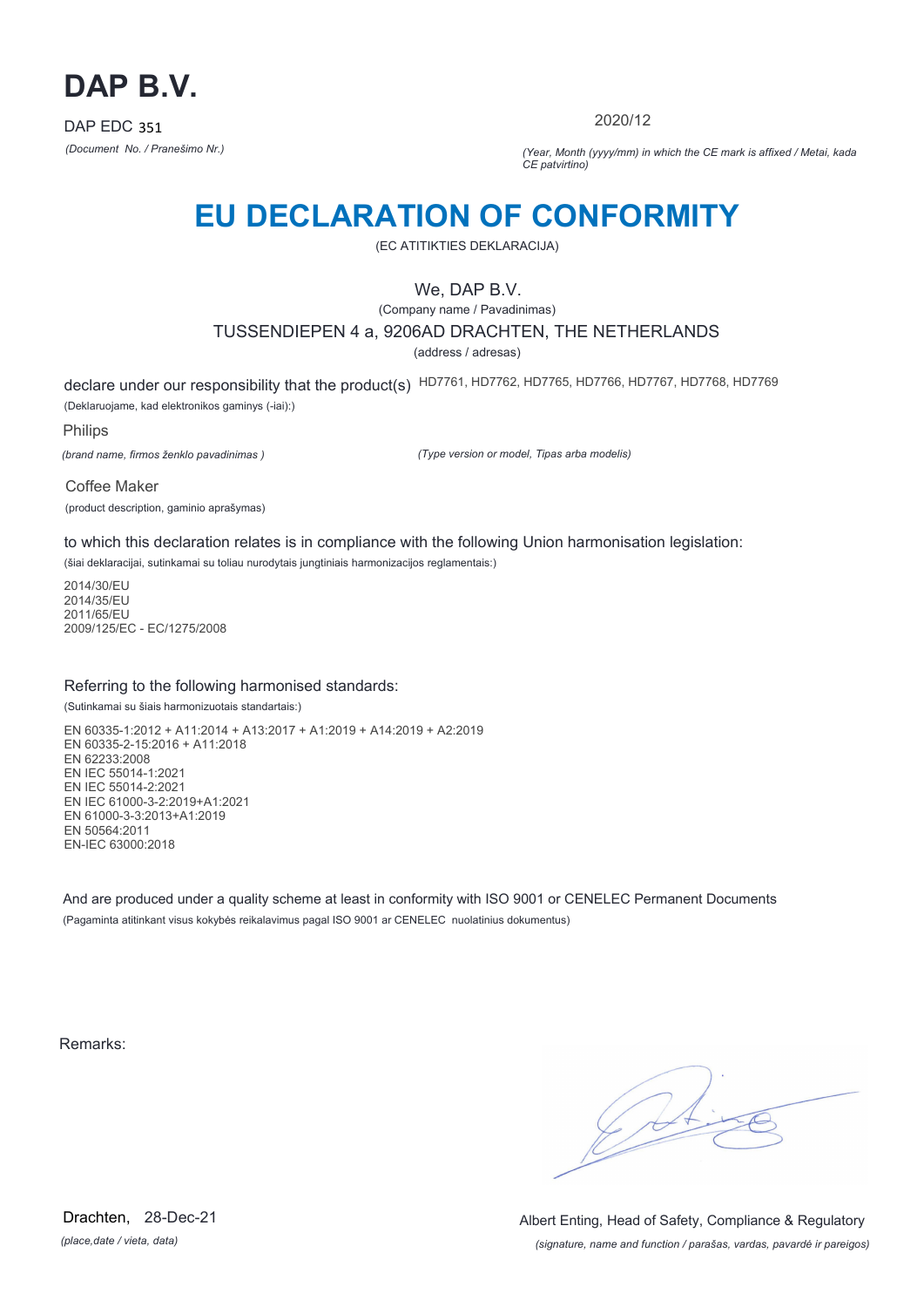

2020/12

*(Document No. / Ziņojums Nr) (Year, Month (yyyy/mm) in which the CE mark is affixed / Gads kurā CE zīme ieviesta)*

## **EU DECLARATION OF CONFORMITY**

(EC deklarācija atbilstība)

## We, DAP B.V.

(Company name / vārds)

### TUSSENDIEPEN 4 a, 9206AD DRACHTEN, THE NETHERLANDS

(address / adrese)

declare under our responsibility that the product(s) HD7761, HD7762, HD7765, HD7766, HD7767, HD7768, HD7769 (deklarēt zem vai atbildība ka, elektronisks produkts)

Philips

*(brand name, fabrikas marka vārds)*

*(Type version or model, Tips, versija vai modelis)*

Coffee Maker (product description, produkta apraksts)

to which this declaration relates is in compliance with the following Union harmonisation legislation:

(uz ko attiecas šī deklarācija, atbilst tālāk minētajiem Eiropas Savienības saskaņošanas tiesību aktiem:)

2014/30/EU 2014/35/EU 2011/65/EU 2009/125/EC - EC/1275/2008

### Referring to the following harmonised standards:

(Atsaucas uz tālāk minētajiem saskaņotajiem standartiem:)

EN 60335-1:2012 + A11:2014 + A13:2017 + A1:2019 + A14:2019 + A2:2019 EN 60335-2-15:2016 + A11:2018 EN 62233:2008 EN IEC 55014-1:2021 EN IEC 55014-2:2021 EN IEC 61000-3-2:2019+A1:2021 EN 61000-3-3:2013+A1:2019 EN 50564:2011 EN-IEC 63000:2018

And are produced under a quality scheme at least in conformity with ISO 9001 or CENELEC Permanent Documents (Tiek ražots zem kvalitātes sistēma kas ir apstiprināta ar ISO 9001 vai CENELEC pastāvošiem dokumentiem )

Remarks:

 $\sqrt{4}$ 

*(place,date / vieta, datums)* Drachten, 28-Dec-21

*(signature, name and function / parskts, vārds un amatpienākums)* Albert Enting, Head of Safety, Compliance & Regulatory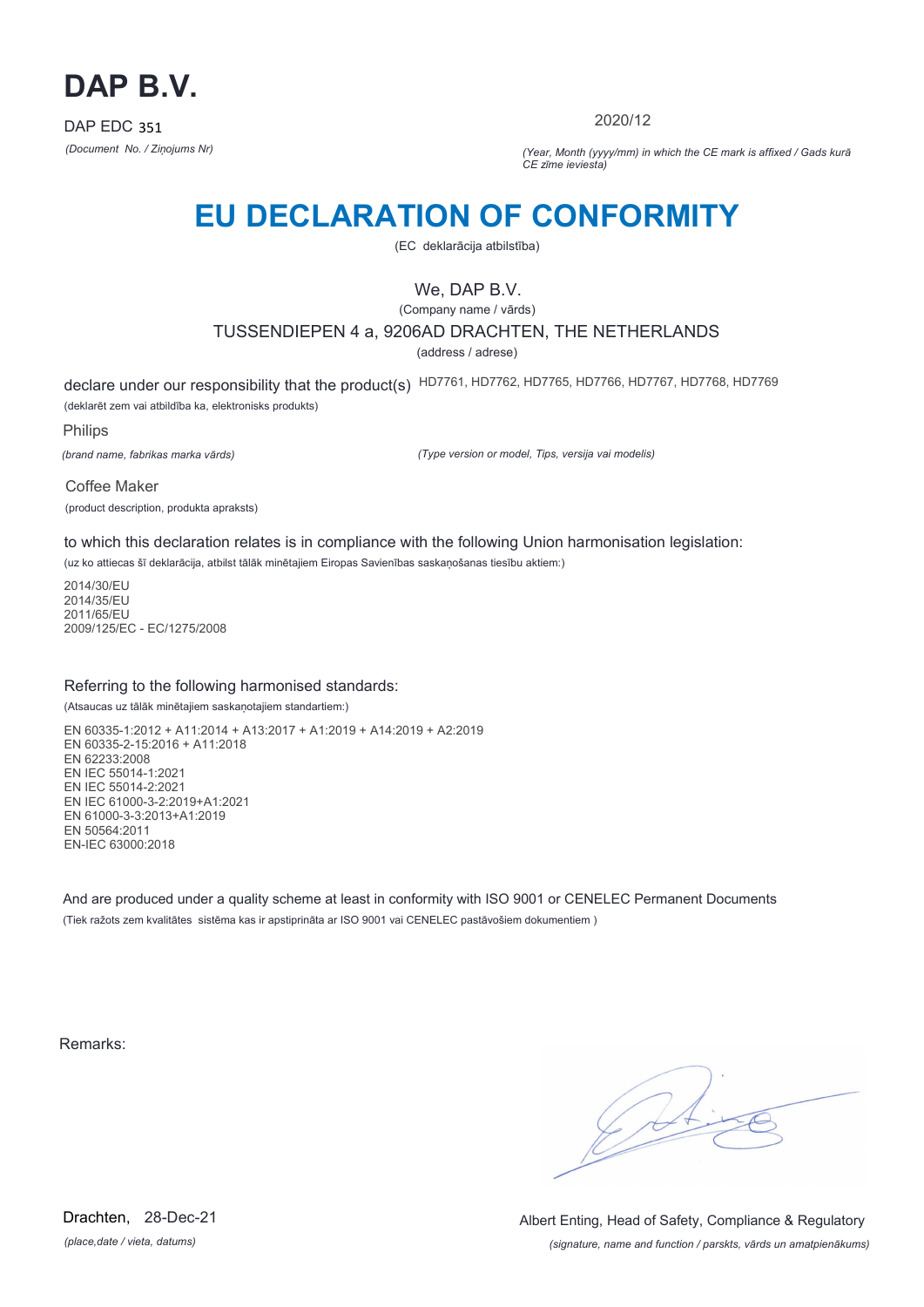

2020/12

*(Document No. / Numer raportu) (Year, Month (yyyy/mm) in which the CE mark is affixed / Rok, w którym oznakowanie CE zostało umieszczone na wyrobie)*

# **EU DECLARATION OF CONFORMITY**

(DEKLARACJA ZGODNOŚCI UE)

## We, DAP B.V.

(Company name / Nazwa)

TUSSENDIEPEN 4 a, 9206AD DRACHTEN, THE NETHERLANDS

(address / adres)

declare under our responsibility that the product(s)

(Deklarujemy na naszą odpowiedzialność, że urządzeni(e/a) elektryczne) HD7761, HD7762, HD7765, HD7766, HD7767, HD7768, HD7769

Philips

*(brand name, marka)*

*(Type version or model, Typ lub model)*

Coffee Maker

(product description, nazwa /opis produktu)

to which this declaration relates is in compliance with the following Union harmonisation legislation:

(do którego odnosi się niniejsza deklaracja jest zgodne z następującymi normami zharmonizowanymi:)

2014/30/EU 2014/35/EU 2011/65/EU 2009/125/EC - EC/1275/2008

### Referring to the following harmonised standards:

(Odwołującymi się do następujących norm zharmonizowanych:

EN 60335-1:2012 + A11:2014 + A13:2017 + A1:2019 + A14:2019 + A2:2019 EN 60335-2-15:2016 + A11:2018 EN 62233:2008 EN IEC 55014-1:2021 EN IEC 55014-2:2021 EN IEC 61000-3-2:2019+A1:2021 EN 61000-3-3:2013+A1:2019 EN 50564:2011 EN-IEC 63000:2018

And are produced under a quality scheme at least in conformity with ISO 9001 or CENELEC Permanent Documents (oraz został wyprodukowany zgodnie ze standardami jakościowymi takimi jak ISO9001 lub CENELEC Permanent Documents)

Remarks:

*(place,date / miasto, data)* Drachten, 28-Dec-21

*(signature, name and function / podpis, imię i nazwisko oraz funkcja)* Albert Enting, Head of Safety, Compliance & Regulatory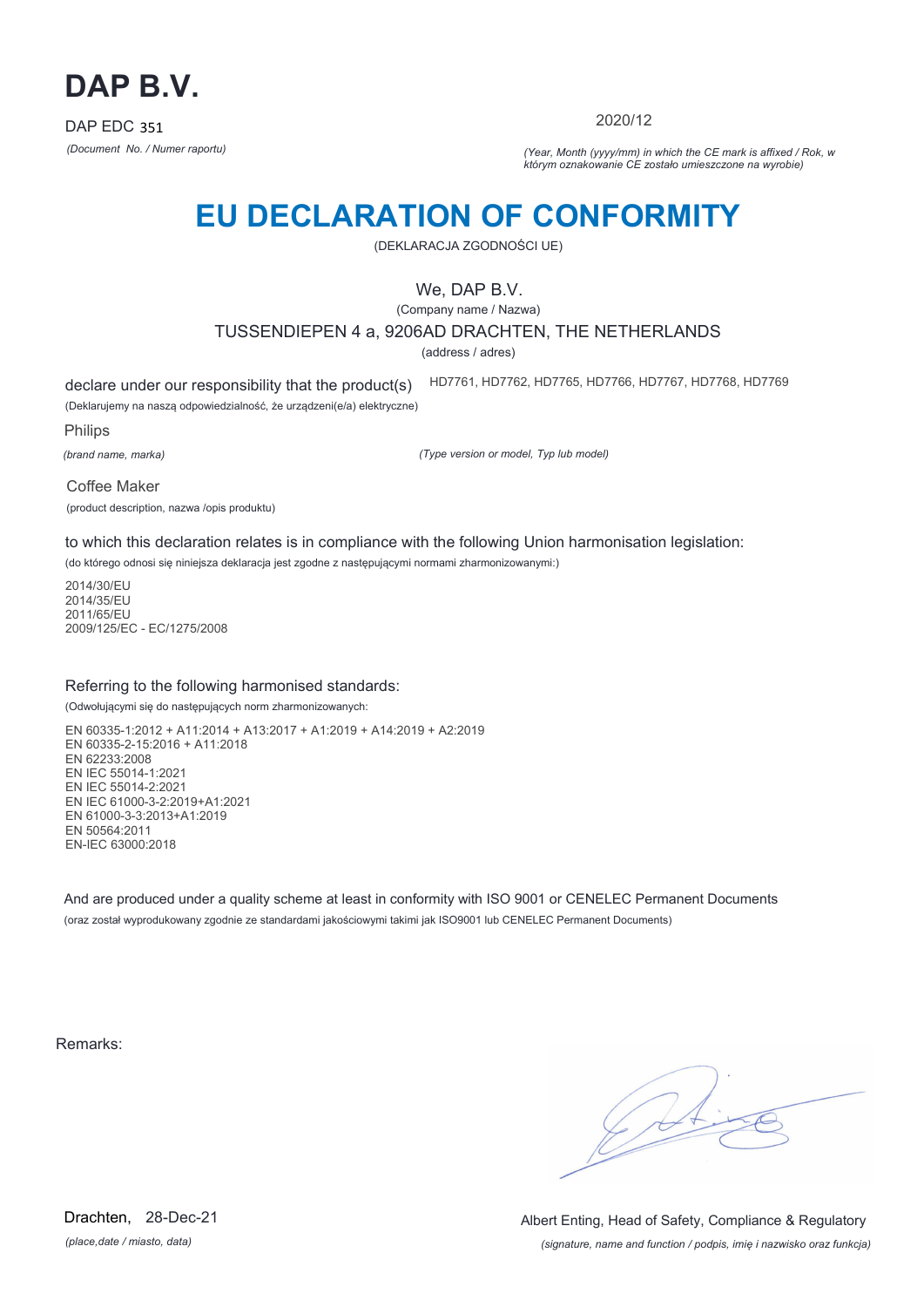

2020/12

*(Document No. / Relatório No.) (Year, Month (yyyy/mm) in which the CE mark is affixed / Ano em que a marca CE é afixada)*

## **EU DECLARATION OF CONFORMITY**

(DECLARAÇÃODE CONFORMIDADE CE)

## We, DAP B.V.

(Company name / Nome)

TUSSENDIEPEN 4 a, 9206AD DRACHTEN, THE NETHERLANDS

(address)

declare under our responsibility that the product(s) HD7761, HD7762, HD7765, HD7766, HD7767, HD7768, HD7769 (Declara sob a sua responsabilidade que o(s) producto(s) eléctricos )

Philips

*(brand name, nome da marca)*

*(Type version or model, Indicar versão ou modelo)*

Coffee Maker (product description, Descrição do produto)

to which this declaration relates is in compliance with the following Union harmonisation legislation:

(a que esta declaração se refere está em conformidade com a seguinte legislação de harmonização da União:)

2014/30/EU 2014/35/EU 2011/65/EU 2009/125/EC - EC/1275/2008

### Referring to the following harmonised standards:

(Com referência aos seguintes padrões de harmonização:)

EN 60335-1:2012 + A11:2014 + A13:2017 + A1:2019 + A14:2019 + A2:2019 EN 60335-2-15:2016 + A11:2018 EN 62233:2008 EN IEC 55014-1:2021 EN IEC 55014-2:2021 EN IEC 61000-3-2:2019+A1:2021 EN 61000-3-3:2013+A1:2019 EN 50564:2011 EN-IEC 63000:2018

And are produced under a quality scheme at least in conformity with ISO 9001 or CENELEC Permanent Documents (E são produzidos sob um regime de qualidade, pelo menos, em conformidade com a norma ISO 9001 ou Documentos Permanentes CENELEC)

Remarks:

 $\sqrt{14}$ 

*(place,date / local, data)* Drachten, 28-Dec-21

*(signature, name and function / assinatura, nome e função)* Albert Enting, Head of Safety, Compliance & Regulatory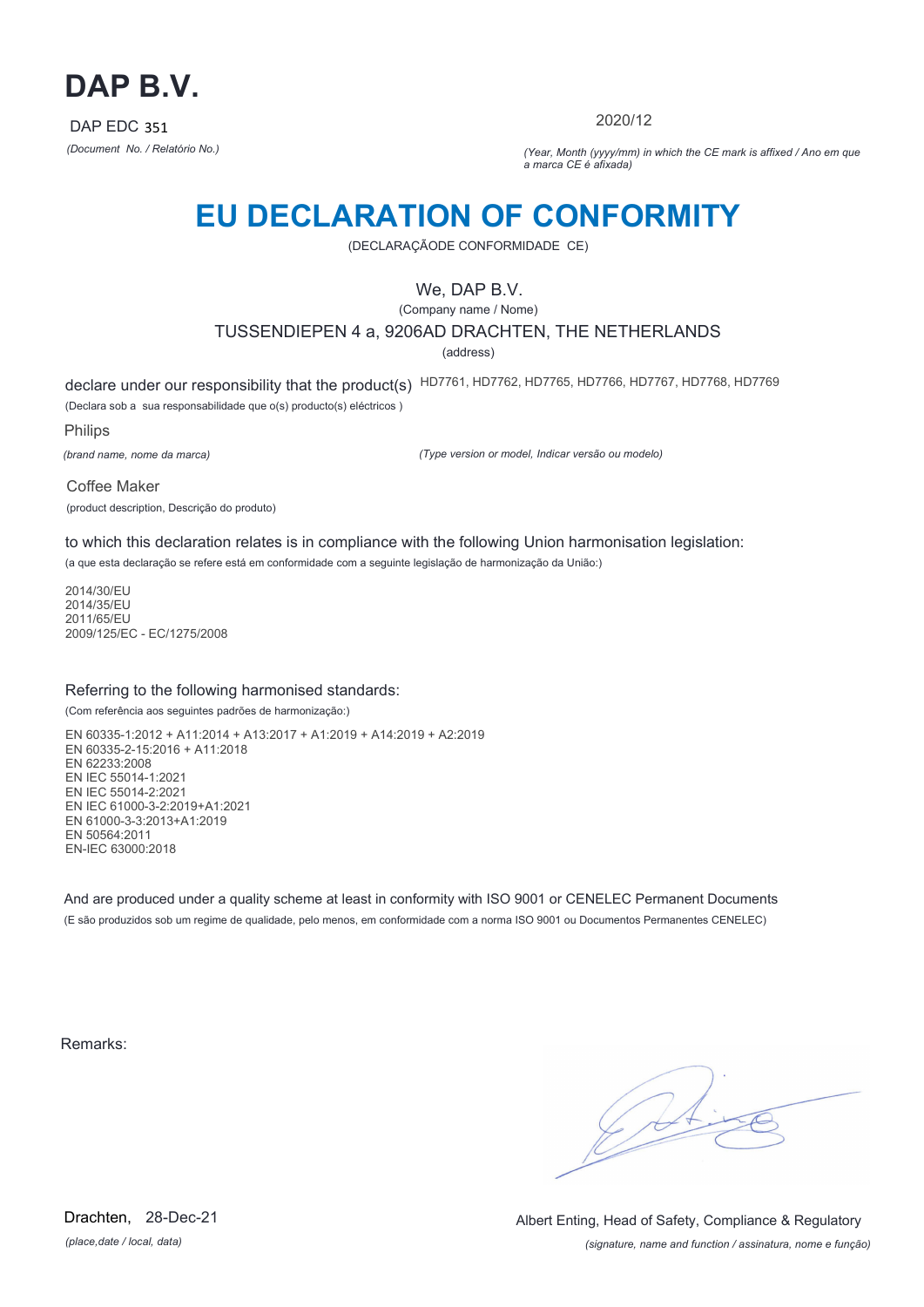

2020/12

*(Document No. / Nr. raport) (Year, Month (yyyy/mm) in which the CE mark is affixed / Anul în care este aplicat marcajul CE)*

## **EU DECLARATION OF CONFORMITY**

(DECLARAŢIE DE CONFORMITATE CE)

## We, DAP B.V.

(Company name / Nume)

TUSSENDIEPEN 4 a, 9206AD DRACHTEN, THE NETHERLANDS

(address / adresă)

declare under our responsibility that the product(s) HD7761, HD7762, HD7765, HD7766, HD7767, HD7768, HD7769 (Declarăm pe proprie răspundere că produsul (produsele) electric(e))

Philips

*(brand name, marca)*

*(Type version or model, Tip sau model)*

Coffee Maker

(product description, descriere produs)

to which this declaration relates is in compliance with the following Union harmonisation legislation:

(la care se referă prezenta declarație este în conformitate cu următoarea legislație de armonizare a Uniunii:)

2014/30/EU 2014/35/EU 2011/65/EU 2009/125/EC - EC/1275/2008

### Referring to the following harmonised standards:

(Se referă la următoarele standarde armonizate:)

EN 60335-1:2012 + A11:2014 + A13:2017 + A1:2019 + A14:2019 + A2:2019 EN 60335-2-15:2016 + A11:2018 EN 62233:2008 EN IEC 55014-1:2021 EN IEC 55014-2:2021 EN IEC 61000-3-2:2019+A1:2021 EN 61000-3-3:2013+A1:2019 EN 50564:2011 EN-IEC 63000:2018

And are produced under a quality scheme at least in conformity with ISO 9001 or CENELEC Permanent Documents (Şi sunt fabricate după o schemă de calitate conformă cel puţin cu standardul ISO 9001 sau Documentele Permanente CENELEC)

Remarks:

*(place,date / locul, data)* Drachten, 28-Dec-21

*(signature, name and function / semnătura, nume şi funcţie)* Albert Enting, Head of Safety, Compliance & Regulatory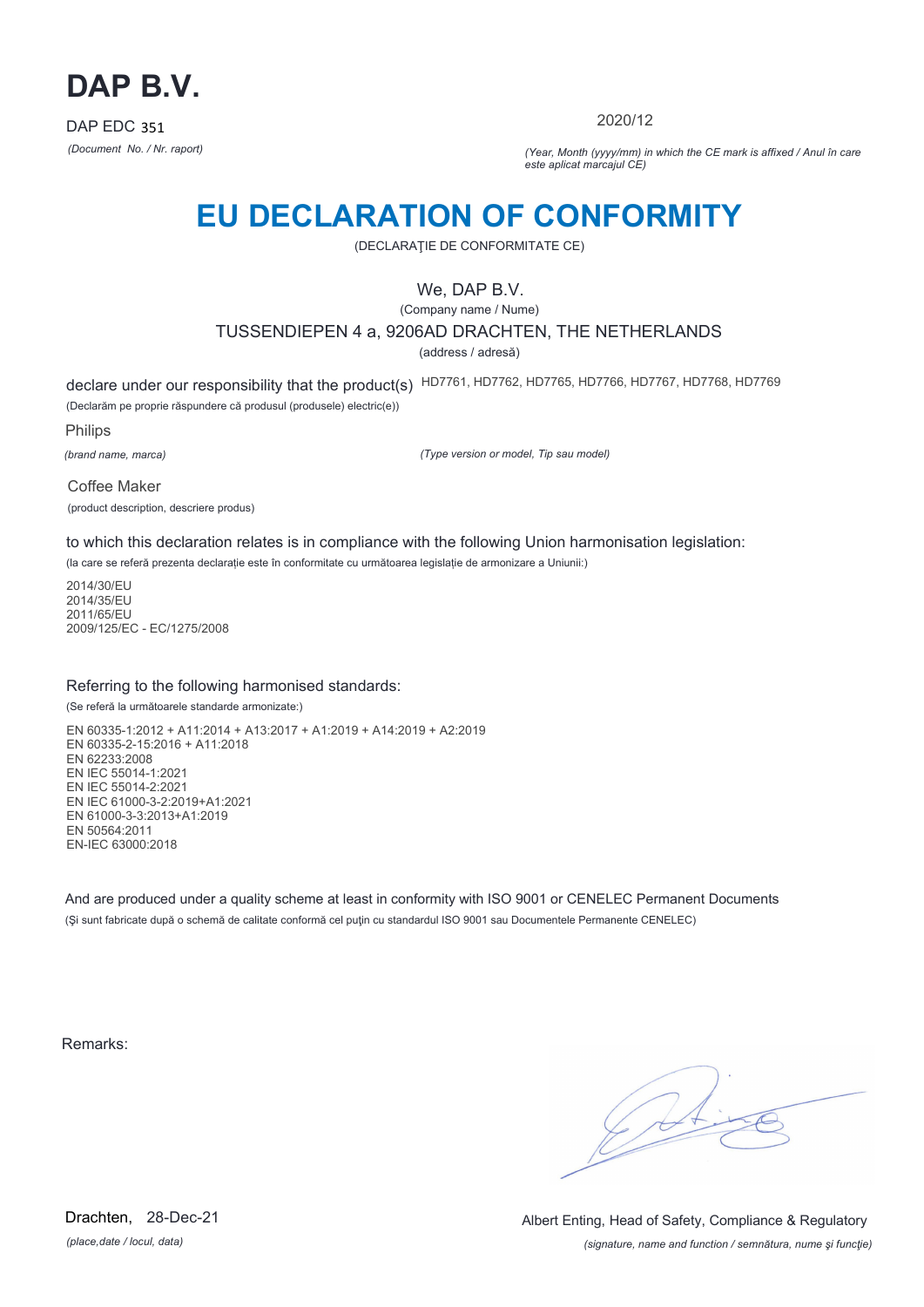

2020/12

*(Document No. / Номер протокола) (Year, Month (yyyy/mm) in which the CE mark is affixed / Год начала маркировки знаком CE)*

# **EU DECLARATION OF CONFORMITY**

(CE Декларация о соответствии)

## We, DAP B.V.

(Company name / Юридическое имя)

### TUSSENDIEPEN 4 a, 9206AD DRACHTEN, THE NETHERLANDS

(address / адрес)

declare under our responsibility that the product(s): HD7761, HD7762, HD7765, HD7766, HD7767, HD7768, HD7769

(Декларируем под нашу ответственность, что электрическая продукция

Philips

*(brand name, торговая марка)*

*(Type version or model, тип, модель)*

Coffee Maker

(product description, описание продукции)

to which this declaration relates is in compliance with the following Union harmonisation legislation:

(к которому относится данное заявление, соответствует следующим законодательным актам Европейского Союза о гармонизации технических нормативов:)

2014/30/EU 2014/35/EU 2011/65/EU 2009/125/EC - EC/1275/2008

### Referring to the following harmonised standards:

(Эти нормативы касаются следующих гармонизированных стандартов:)

EN 60335-1:2012 + A11:2014 + A13:2017 + A1:2019 + A14:2019 + A2:2019 EN 60335-2-15:2016 + A11:2018 EN 62233:2008 EN IEC 55014-1:2021 EN IEC 55014-2:2021 EN IEC 61000-3-2:2019+A1:2021 EN 61000-3-3:2013+A1:2019 EN 50564:2011 EN-IEC 63000:2018

And are produced under a quality scheme at least in conformity with ISO 9001 or CENELEC Permanent Documents (по крайней мере, в соответствии с ISO 9001 или)

Remarks:

 $\sqrt{11}$ 

*(signature, name and function / подпись, имя и должность)* Albert Enting, Head of Safety, Compliance & Regulatory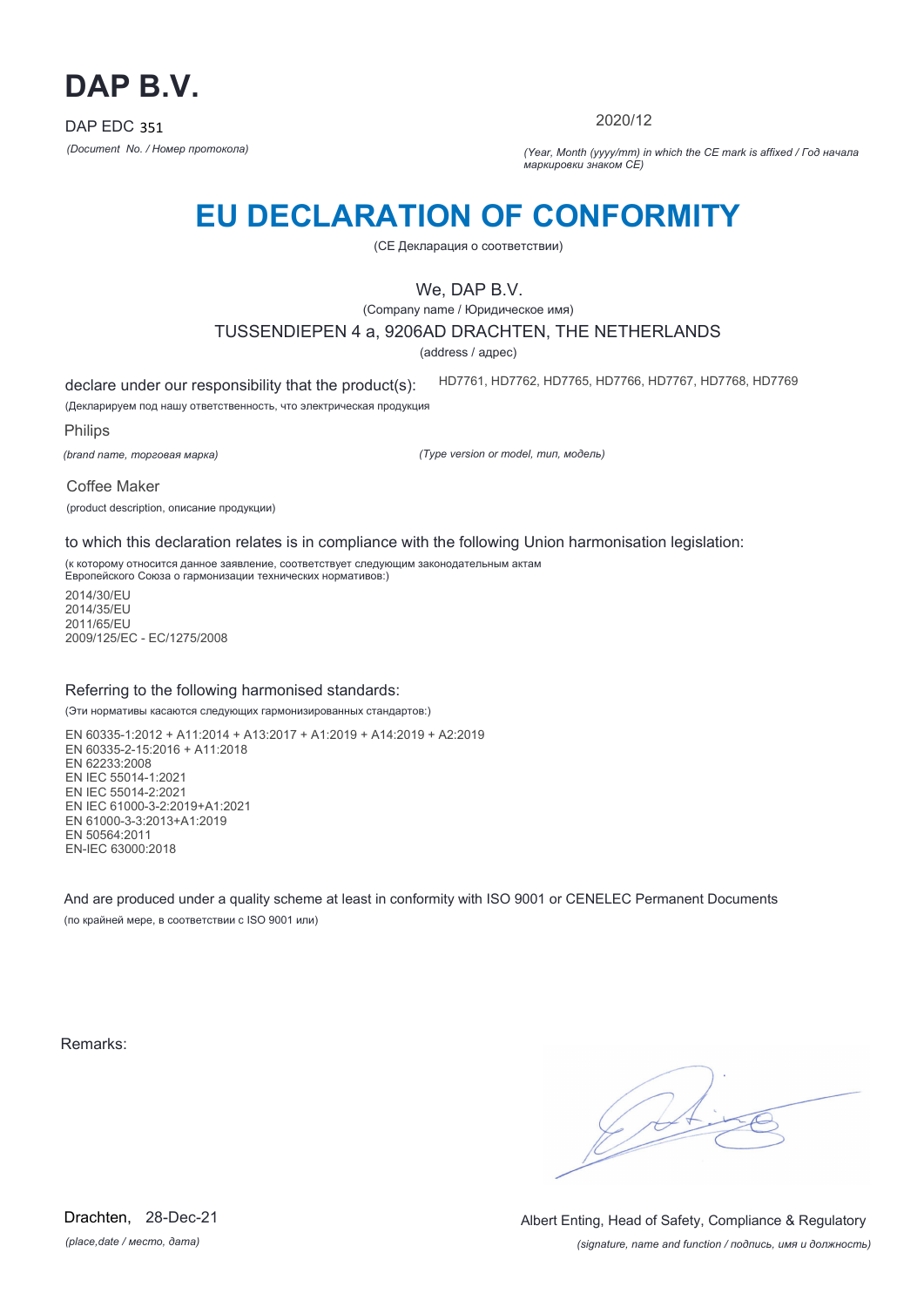

2020/12

*(Document No. / Správa č.) (Year, Month (yyyy/mm) in which the CE mark is affixed / Rok v ktorom je opatrený znakom CE)*

## **EU DECLARATION OF CONFORMITY**

(Rok v ktorom je opatrený znakom CE)

## We, DAP B.V.

(Company name / Meno )

TUSSENDIEPEN 4 a, 9206AD DRACHTEN, THE NETHERLANDS

(address / adresa)

declare under our responsibility that the product(s) HD7761, HD7762, HD7765, HD7766, HD7767, HD7768, HD7769 (Prehlasujeme na svoju zodpovednosť, že elektrický výrobok(y))

Philips

*(brand name, názov značky)*

*(Type version or model, Typové označenie alebo model)*

Coffee Maker (product description, opis prístroja)

to which this declaration relates is in compliance with the following Union harmonisation legislation:

(na ktorý sa toto vyhlásenie vzťahuje, je v súlade s nasledujúcimi harmonizovanými právnymi predpismi Európskej únie:)

2014/30/EU 2014/35/EU 2011/65/EU 2009/125/EC - EC/1275/2008

### Referring to the following harmonised standards:

(S odvolaním sa na nasledujúce harmonizované normy:)

EN 60335-1:2012 + A11:2014 + A13:2017 + A1:2019 + A14:2019 + A2:2019 EN 60335-2-15:2016 + A11:2018 EN 62233:2008 EN IEC 55014-1:2021 EN IEC 55014-2:2021 EN IEC 61000-3-2:2019+A1:2021 EN 61000-3-3:2013+A1:2019 EN 50564:2011 EN-IEC 63000:2018

And are produced under a quality scheme at least in conformity with ISO 9001 or CENELEC Permanent Documents (A sú vyrobené systémom kvality minimálne v súlade s normou ISO 9001 alebo CENELEC dokumentmi)

Remarks:

 $\sqrt{14}$ 

*(place,date / miesto, dátum)* Drachten, 28-Dec-21

*(signature, name and function / podpis, meno a funkcia)* Albert Enting, Head of Safety, Compliance & Regulatory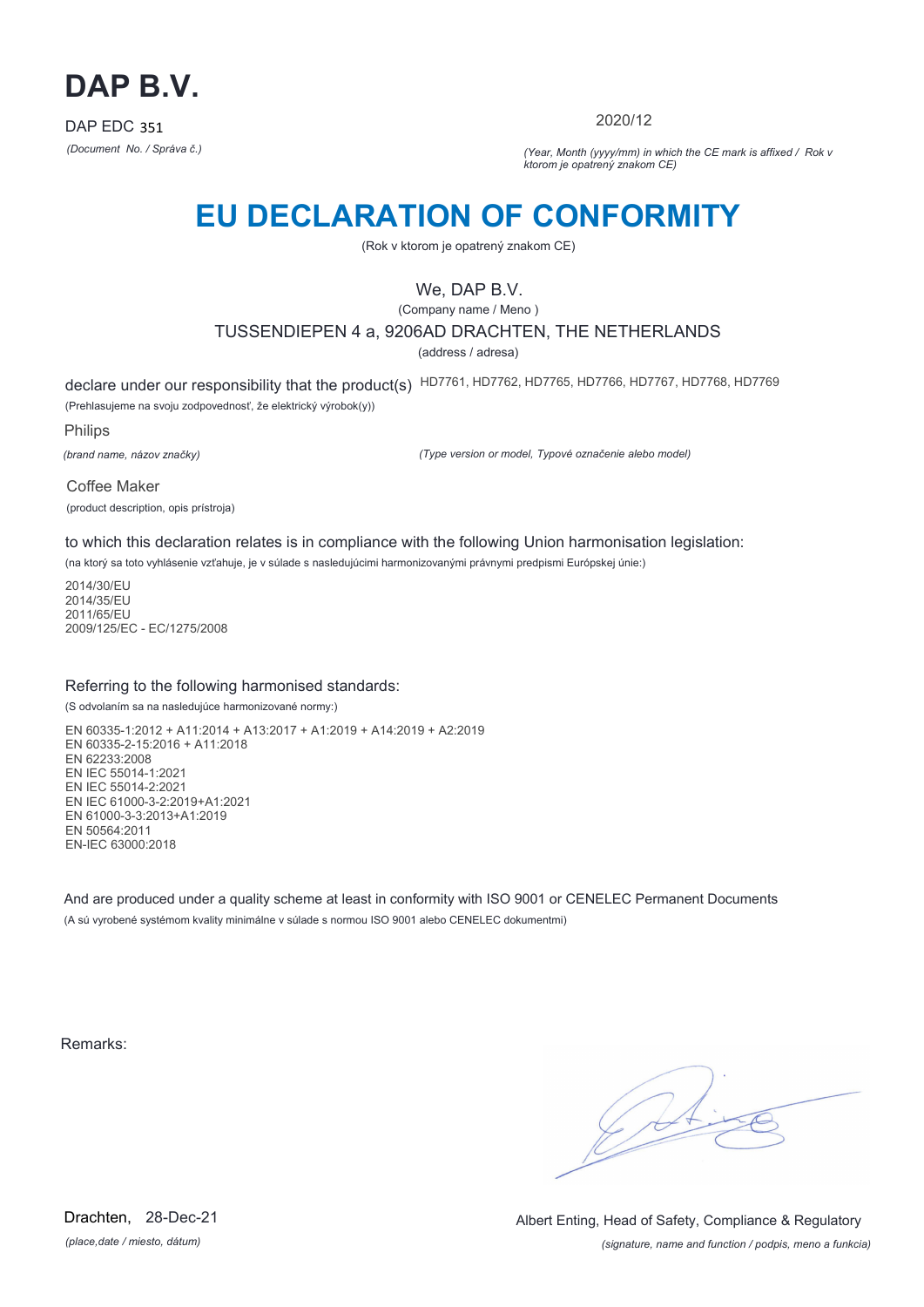

2020/12

*(Document No. / Številka poročila) (Year, Month (yyyy/mm) in which the CE mark is affixed / Leto namstitve CE znaka)*

# **EU DECLARATION OF CONFORMITY**

(Izjava o skladnosti)

## We, DAP B.V.

(Company name / Ime)

### TUSSENDIEPEN 4 a, 9206AD DRACHTEN, THE NETHERLANDS

(address / Naslov)

declare under our responsibility that the product(s) HD7761, HD7762, HD7765, HD7766, HD7767, HD7768, HD7769 (S polno odgovornostjo izjavljamo)

Philips

*(brand name, Ime znamke)*

*(Type version or model, Tip, verzija ali model)*

Coffee Maker (product description, Opis proizvoda)

to which this declaration relates is in compliance with the following Union harmonisation legislation:

(na katerega se nanaša ta izjava, je skladen z naslednjo usklajevalno zakonodajo Unije:)

2014/30/EU 2014/35/EU 2011/65/EU 2009/125/EC - EC/1275/2008

### Referring to the following harmonised standards:

(S sklicevanjem na naslednje usklajene standarde:)

EN 60335-1:2012 + A11:2014 + A13:2017 + A1:2019 + A14:2019 + A2:2019 EN 60335-2-15:2016 + A11:2018 EN 62233:2008 EN IEC 55014-1:2021 EN IEC 55014-2:2021 EN IEC 61000-3-2:2019+A1:2021 EN 61000-3-3:2013+A1:2019 EN 50564:2011 EN-IEC 63000:2018

And are produced under a quality scheme at least in conformity with ISO 9001 or CENELEC Permanent Documents (In so proizvedeni v skladu s shemo kakovosti najmanj v skladu z ISO 9001 ali CENELEC stalnimi dokumenti)

Remarks:

 $\sqrt{11}$ 

*(place,date / Kraj, datum)* Drachten, 28-Dec-21

*(signature, name and function / Podpis, Ime in funkcija)* Albert Enting, Head of Safety, Compliance & Regulatory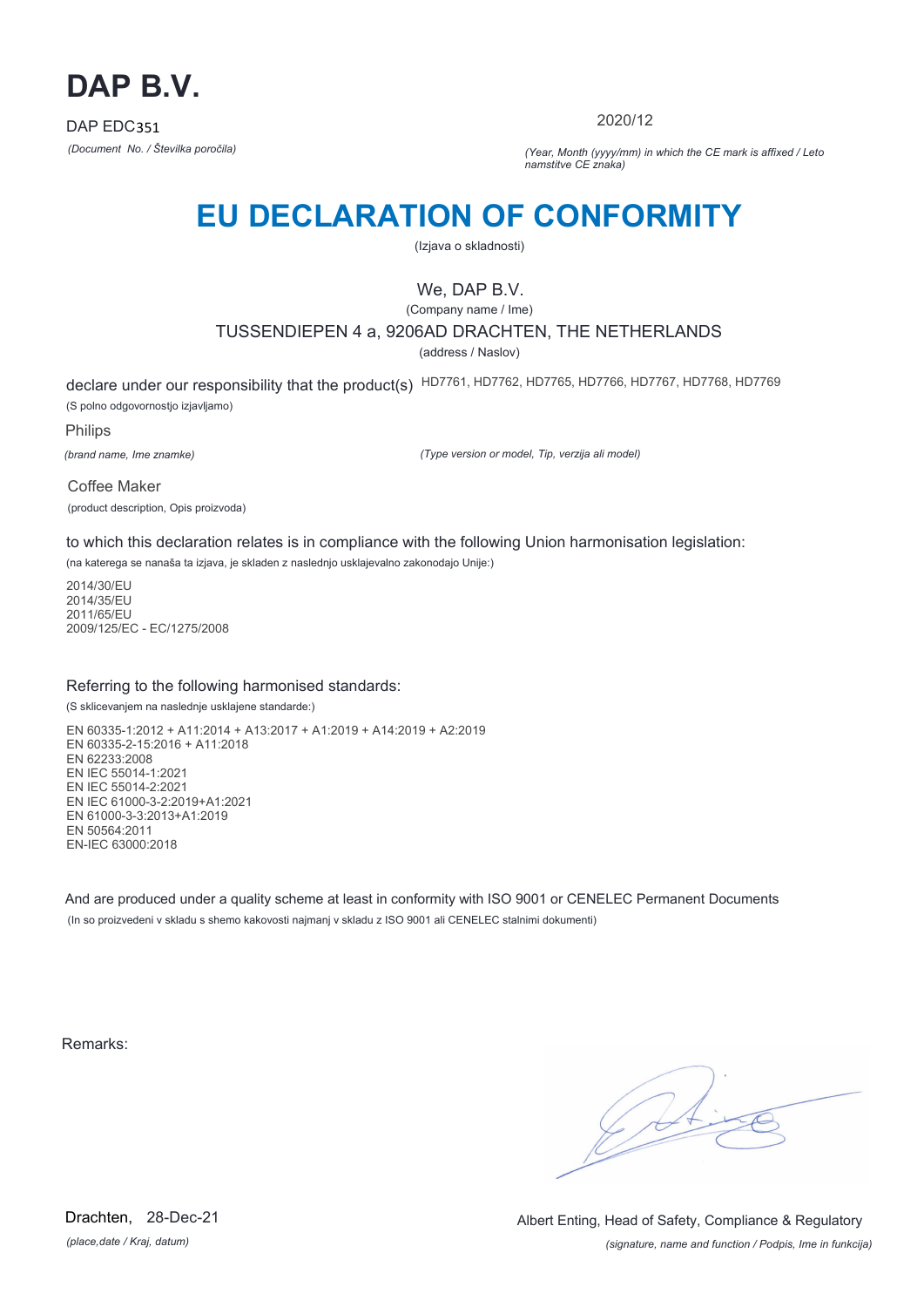

2020/12

*(Document No. / Döküman Numarası) (Year, Month (yyyy/mm) in which the CE mark is affixed / CE İbaresinin eklendiği yıl (yyyy/aa))*

# **EU DECLARATION OF CONFORMITY**

(EU UYGUNLUK BEYANI)

DAP B.V.

(Company name / İmalatçının ismi)

TUSSENDIEPEN 4 a, 9206AD DRACHTEN, THE NETHERLANDS

(address / İmalatçının adresi )

This declaration of conformity is issued under the sole responsibility of the manufacturer HD7761, HD7762, HD7765, HD7766, HD7767, HD7768, HD7769

(Bu uygunluk beyanı yalnızca imalatçının kendi sorumluluğu altında düzenlenir)

Philips

*(brand name, İsim )*

*(Type version or model, Tip veya model)*

Coffee Maker

(product description, Ürün Açıklamas )

to which this declaration relates is in compliance with the following Union harmonisation legislation:

((bu beyanın ilgili olduğu) aşağıdaki Union uyumlaştırma mevzuatına uygundur:)

2014/30/EU 2014/35/EU 2011/65/EU 2009/125/EC - EC/1275/2008

### Referring to the following harmonised standards:

(Aşağıdaki uyumlaştırılmış standartlara atıfta bulunmaktadır:)

EN 60335-1:2012 + A11:2014 + A13:2017 + A1:2019 + A14:2019 + A2:2019 EN 60335-2-15:2016 + A11:2018 EN 62233:2008 EN IEC 55014-1:2021 EN IEC 55014-2:2021 EN IEC 61000-3-2:2019+A1:2021 EN 61000-3-3:2013+A1:2019 EN 50564:2011 EN-IEC 63000:2018

And are produced under a quality scheme at least in conformity with ISO 9001 or CENELEC Permanent Documents (En az ISO 9001 veya CENELEC Daimi Belgelerine uygun kalite şemasına binaen mevcut ürünlerdir)

Remarks:

*(place,date / Yer ve tarih )* Drachten, 28-Dec-21

*(signature, name and function / İmza, isim ve görevi)* Albert Enting, Head of Safety, Compliance & Regulatory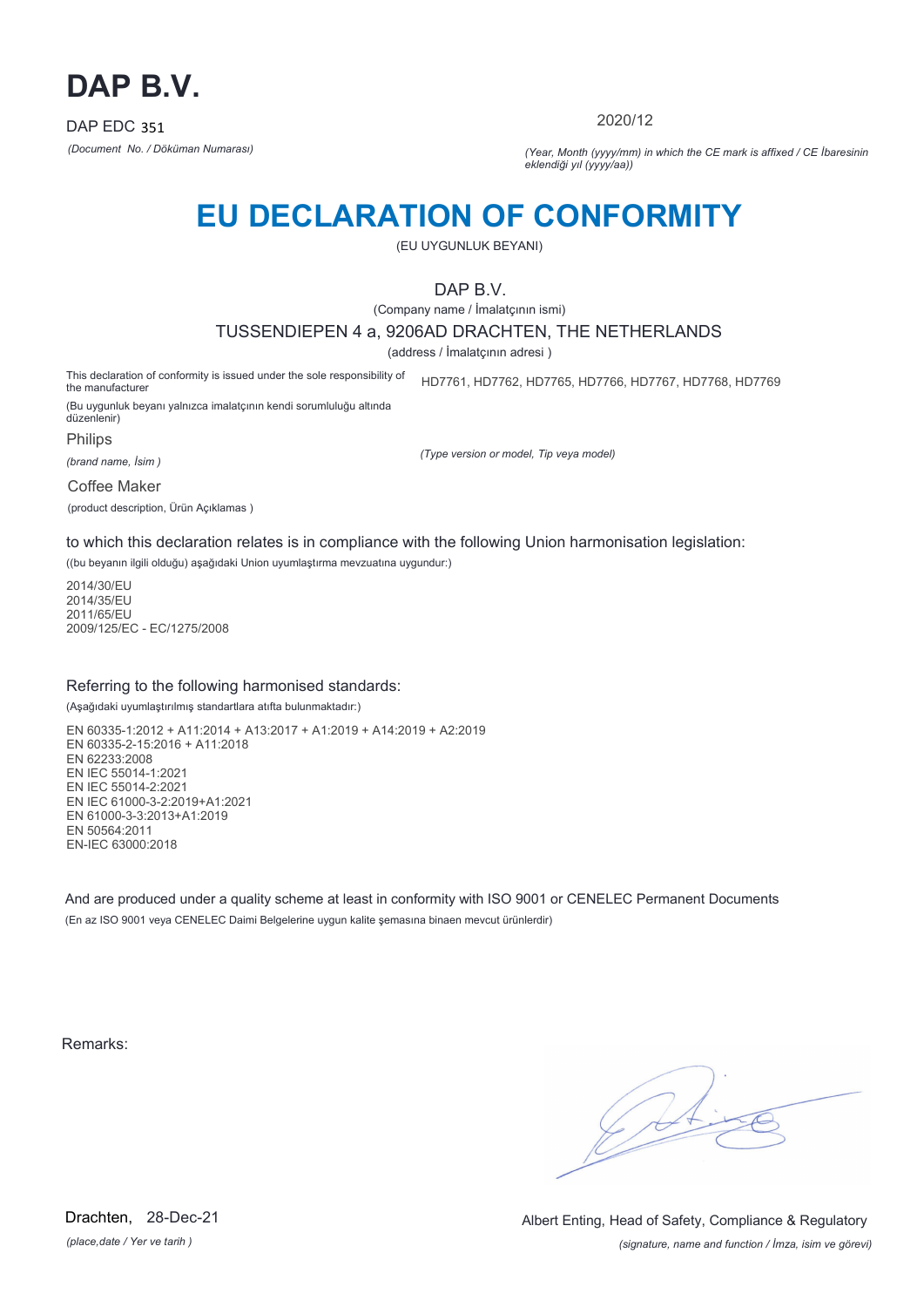

2020/12

*(Document No. / Broj izvještaja) (Year, Month (yyyy/mm) in which the CE mark is affixed / Godina ishođenja CE oznake)*

# **EU DECLARATION OF CONFORMITY**

(Izjava o sukladnosti)

## We, DAP B.V.

(Company name / Ime)

TUSSENDIEPEN 4 a, 9206AD DRACHTEN, THE NETHERLANDS

(address / Adresa)

declare under our responsibility that the product(s) HD7761, HD7762, HD7765, HD7766, HD7767, HD7768, HD7769 (Odgovorno izjavljujemo da je elektični uređaj(i))

Philips

*(brand name, Naziv robne marke)*

*(Type version or model, Tipska oznaka ili model)*

Coffee Maker (product description, opis proizvoda)

to which this declaration relates is in compliance with the following Union harmonisation legislation:

(na koji se odnosi ova deklaracija u skladu je sa sljedećim zakonima o harmonizaciji Unije:)

2014/30/EU 2014/35/EU 2011/65/EU 2009/125/EC - EC/1275/2008

### Referring to the following harmonised standards:

(Odnosi se na sljedeće norme za harmonizaciju:)

EN 60335-1:2012 + A11:2014 + A13:2017 + A1:2019 + A14:2019 + A2:2019 EN 60335-2-15:2016 + A11:2018 EN 62233:2008 EN IEC 55014-1:2021 EN IEC 55014-2:2021 EN IEC 61000-3-2:2019+A1:2021 EN 61000-3-3:2013+A1:2019 EN 50564:2011 EN-IEC 63000:2018

And are produced under a quality scheme at least in conformity with ISO 9001 or CENELEC Permanent Documents (najmanje u skladu sa normom ISO 9001 ili)

Remarks:

*(place,date / Mjesto ,datum)* Drachten, 28-Dec-21

*(signature, name and function / Potpis,ime i radno mjesto)* Albert Enting, Head of Safety, Compliance & Regulatory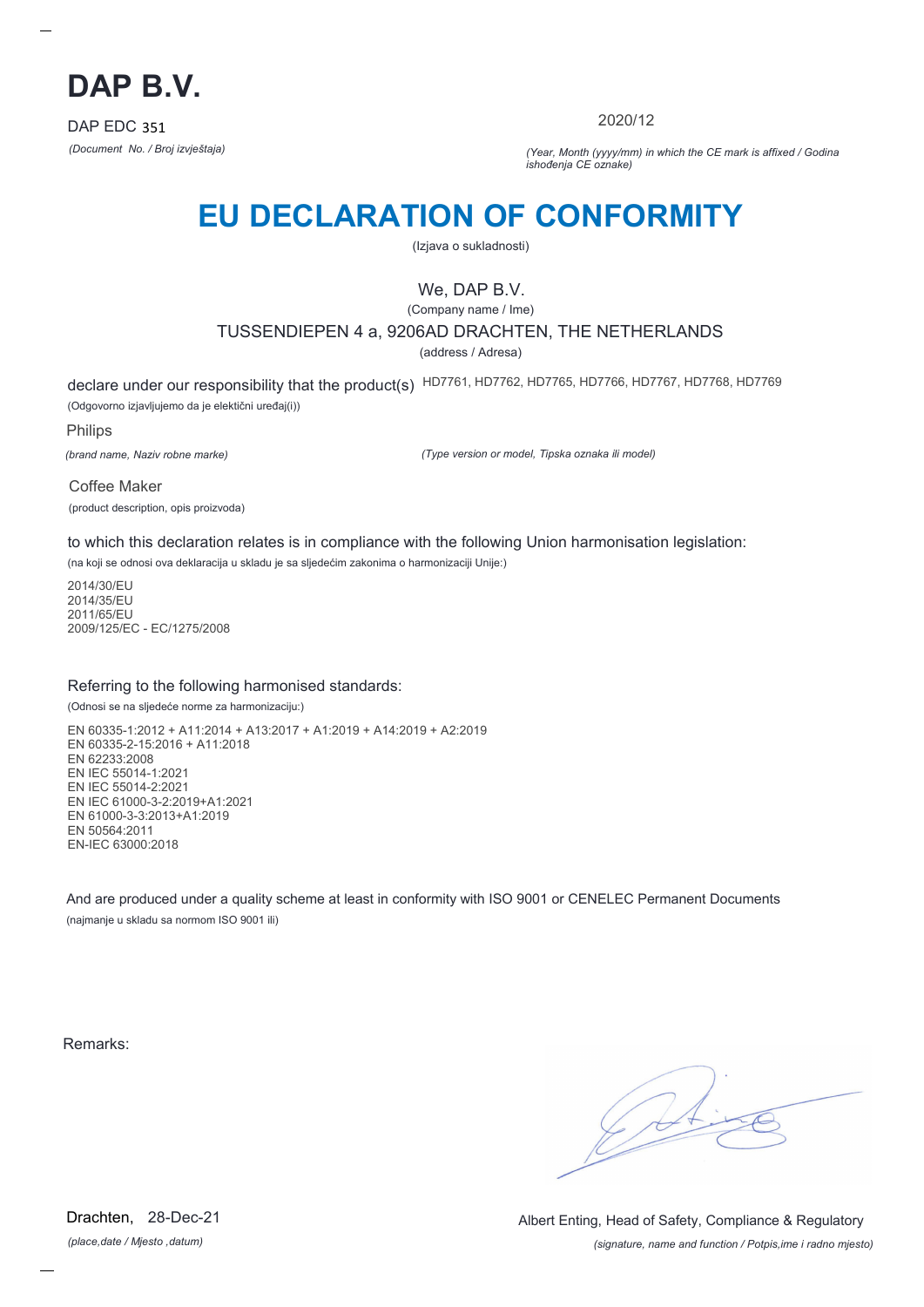

2020/12

*(Document No. / Αρ. έκθεσης) (Year, Month (yyyy/mm) in which the CE mark is affixed / Έτος επικόλλησης του σήματος συμμόρφωσης CE)*

# **EU DECLARATION OF CONFORMITY**

(ΔΗΛΩΣΗ ΣΥΜΜΟΡΦΩΣΗΣ CE)

## We, DAP B.V.

(Company name / Επωνυμία) TUSSENDIEPEN 4 a, 9206AD DRACHTEN, THE NETHERLANDS (address / Διεύθυνση)

declare under our responsibility that the product(s) HD7761, HD7762, HD7765, HD7766, HD7767, HD7768, HD7769 (Δηλώνουμε υπεύθυνα ότι το ηλεκτρολογικό προϊόν/ προϊόντα)

Philips

*(brand name, ονομασία μάρκας)*

*(Type version or model, Τύπος έκδοσης ή μοντέλο)*

Coffee Maker (product description, περιγραφή προϊόντος)

to which this declaration relates is in compliance with the following Union harmonisation legislation:

(στο οποίο αναφέρεται αυτή η δήλωση συμμορφώνεται με την παρακάτω νομοθεσία εναρμόνισης της Ένωσης:)

2014/30/EU 2014/35/EU 2011/65/EU 2009/125/EC - EC/1275/2008

### Referring to the following harmonised standards:

(Αναφορικά με τα παρακάτω εναρμονισμένα πρότυπα:)

EN 60335-1:2012 + A11:2014 + A13:2017 + A1:2019 + A14:2019 + A2:2019 EN 60335-2-15:2016 + A11:2018 EN 62233:2008 EN IEC 55014-1:2021 EN IEC 55014-2:2021 EN IEC 61000-3-2:2019+A1:2021 EN 61000-3-3:2013+A1:2019 EN 50564:2011 EN-IEC 63000:2018

And are produced under a quality scheme at least in conformity with ISO 9001 or CENELEC Permanent Documents

(Και παράγεται/ παράγονται σύμφωνα με ένα ποιοτικό πρόγραμμα που συμμορφούται, κατ'ελάχιστον, με το πρότυπο ISO 9001 ή με τα Μόνιμα Έγγραφα Τεκμηρίωσης της CENELEC)

Remarks:

 $\sqrt{4}$ 

*(place,date / τόπος, ημερομηνία)* Drachten, 28-Dec-21

*(signature, name and function / υπογραφή, ονοματεπώνυμο και λειτουργία)* Albert Enting, Head of Safety, Compliance & Regulatory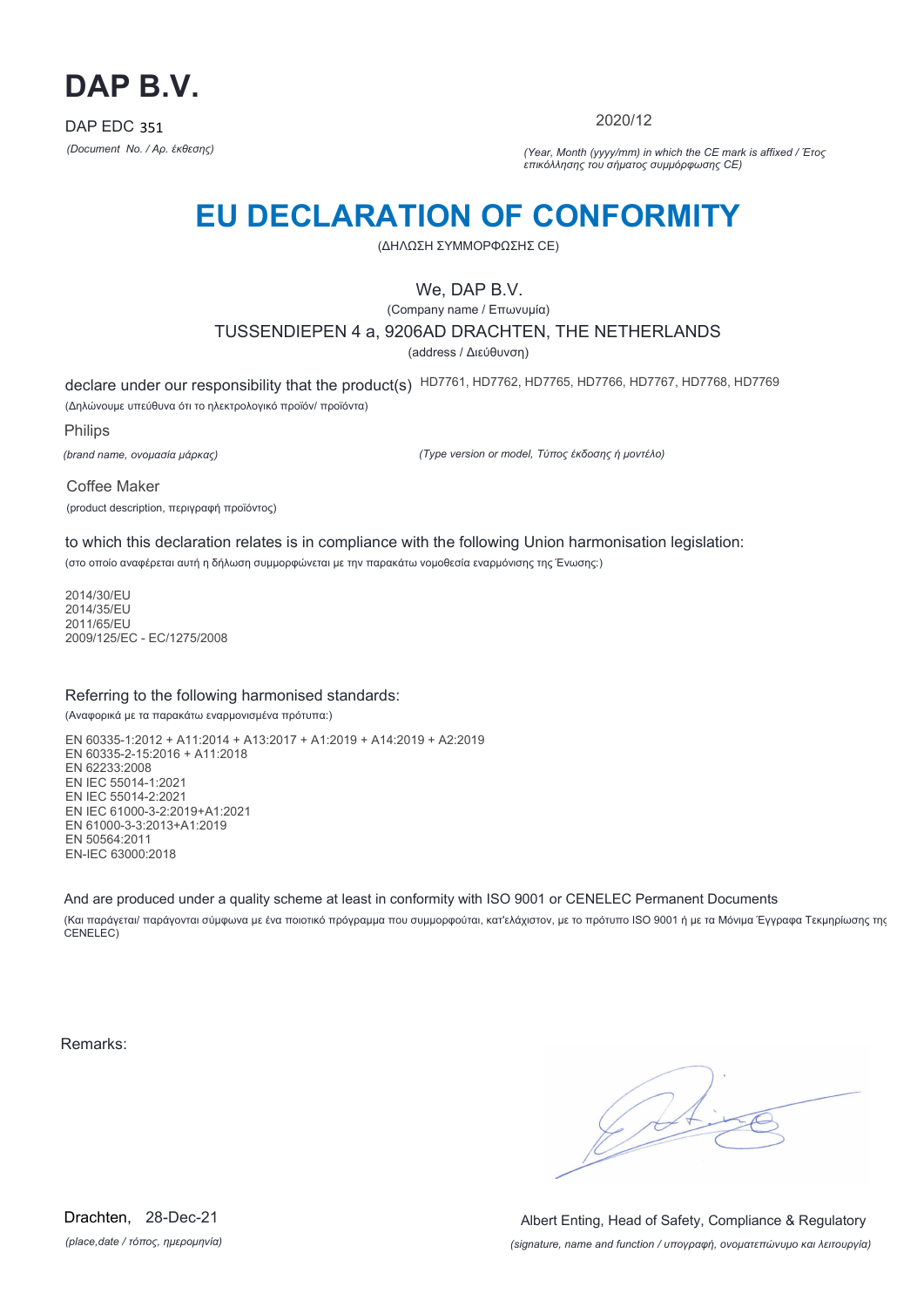

2020/12

*(Document No. / Документ №) (Year, Month (yyyy/mm) in which the CE mark is affixed / Година на поставяне на CE маркировката)*

# **EU DECLARATION OF CONFORMITY**

(CE Декларация за съответствие)

## We, DAP B.V.

(Company name / Име )

### TUSSENDIEPEN 4 a, 9206AD DRACHTEN, THE NETHERLANDS

(address / адрес)

declare under our responsibility that the product(s) HD7761, HD7762, HD7765, HD7766, HD7767, HD7768, HD7769

(Декларираме на наша отговорност, че електрическият(те) уред(и)

Philips

*(Brand name, търговска марка)*

*(Type version or model, Серия или модел)*

Coffee Maker

(product description, описание на продукта(ите))

to which this declaration relates is in compliance with the following Union harmonisation legislation:

(към който се отнася настоящата декларация, е в съответствие със следното законодателство на Съюза относно хармонизацията:)

2014/30/EU 2014/35/EU 2011/65/EU 2009/125/EC - EC/1275/2008

### Referring to the following harmonised standards:

(Отнася се към следните хармонизирани стандарти:)

EN 60335-1:2012 + A11:2014 + A13:2017 + A1:2019 + A14:2019 + A2:2019 EN 60335-2-15:2016 + A11:2018 EN 62233:2008 EN IEC 55014-1:2021 EN IEC 55014-2:2021 EN IEC 61000-3-2:2019+A1:2021 EN 61000-3-3:2013+A1:2019 EN 50564:2011 EN-IEC 63000:2018

And are produced under a quality scheme at least in conformity with ISO 9001 or CENELEC Permanent Documents (и са произведени под система за качествен контрол най-малко в съответствие с ISO 9001 или)

Remarks:

*(place,date / място, дата)* Drachten, 28-Dec-21

*(signature, name and function / подпис, име и длъжност)* Albert Enting, Head of Safety, Compliance & Regulatory